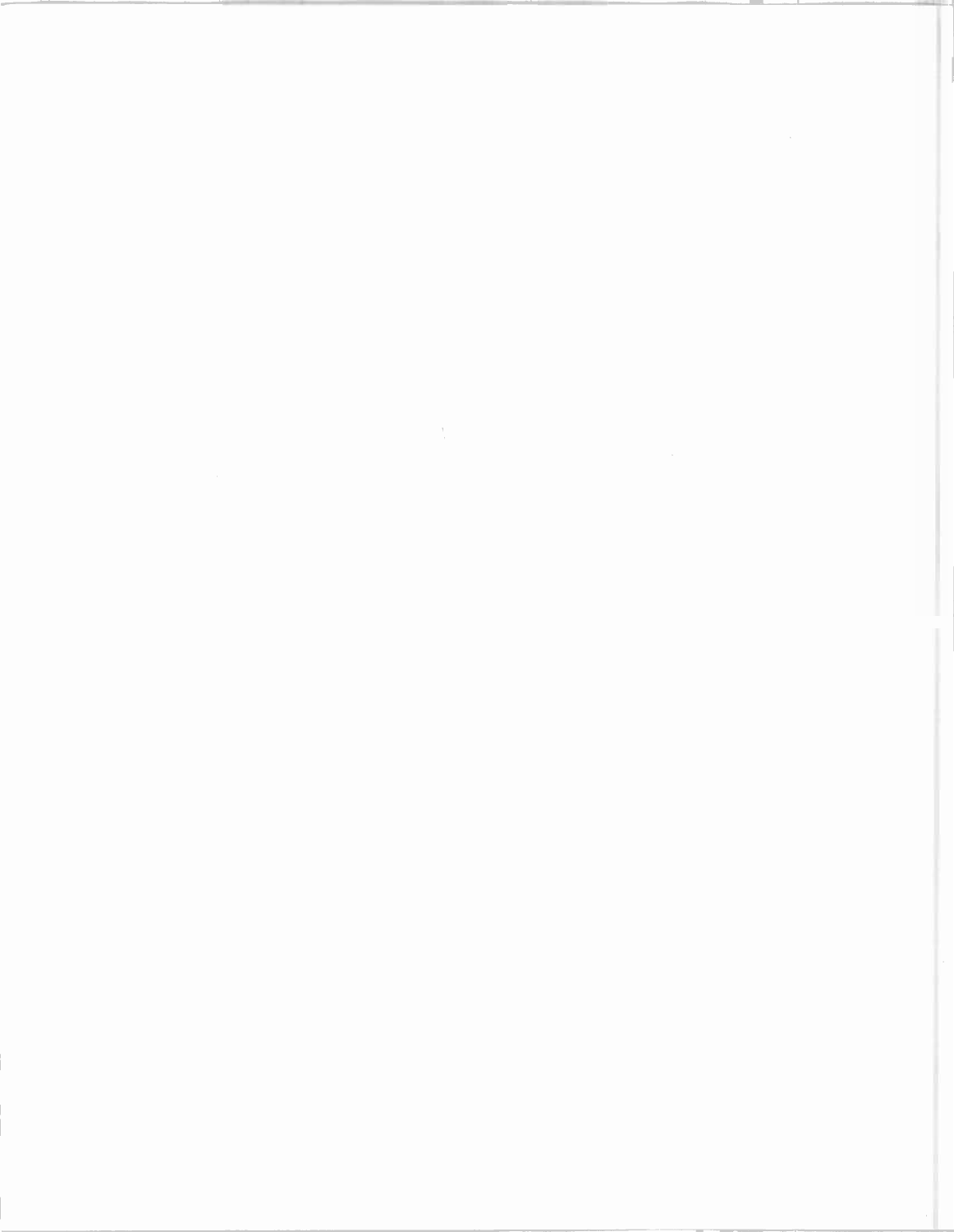# TABLE OF CONTENTS

# SECTION I. INTRODUCTION

 $\boldsymbol{\gamma}$ 

| 1.1 DESCRIPTION<br>1.2 SPECIFICATIONS<br>1.3 CONTROLS                                                                                                                                                                                                                                                                      | ı<br>$\overline{a}$<br>$\overline{3}$                                                                                                                                                    |  |  |
|----------------------------------------------------------------------------------------------------------------------------------------------------------------------------------------------------------------------------------------------------------------------------------------------------------------------------|------------------------------------------------------------------------------------------------------------------------------------------------------------------------------------------|--|--|
| SECTION II. INSPECTION AND INSTALLATION                                                                                                                                                                                                                                                                                    |                                                                                                                                                                                          |  |  |
| 2.1 UNPACKING AND INSPECTION<br>2.2 ENVIRONMENTAL CONSIDERATIONS<br>2.3 POWERING<br>2.4 LINE VOLTAGE SWITCH<br>2.5 EXTERNAL CONNECTIONS<br>2.5 LIMPEDANCE AND TERMINATION<br>2.6 IMPEDANCE AND TERMINATION<br>2.7 SIGNAL LEVEL AND OVERLOAD                                                                                | $\overline{\mathbf{4}}$<br>$\boldsymbol{4}$<br>$\overline{\mathbf{4}}$<br>5<br>$5\overline{5}$<br>$\overline{6A}$<br>$\overline{\phantom{a}}$ 8<br>$\overline{8}$<br>8<br>$\overline{9}$ |  |  |
| SECTION III. OPERATING INSTRUCTIONS                                                                                                                                                                                                                                                                                        |                                                                                                                                                                                          |  |  |
| 3.1 GENERAL<br>3.2 SYSTEM CHECK<br>3.3 EXPERIMENTATION<br>3.4 DOCUMENTATION<br>3.5 APPLICATION<br>APPLICATION<br>3.5.1 OBJECTIVE MEASUREMENTS VS SUBJECTIVE HEARING<br>3.5.2 ADDITIONAL HINTS<br>3.5.2 ADDITIONAL HINTS<br>3.5.3 SPECTRAL DISTRIBUTION IN THE AUDIO SIGNAL 14                                              | 11<br>11<br>11<br>11<br>11<br>$\overline{13}$<br>13                                                                                                                                      |  |  |
| 3.5.3 SPECTRAL DISTRIBUTION IN THE AODIO SIGNAL<br>3.5.4 EQ SYSTEMS AND LIMITERS<br>3.6 DISCUSSION OF EQUALIZATION<br>3.6.1 BEFORE EQUALIZATION<br>3.6.2 MEASUREMENT TECHNIQUES<br>3.6.3 ADJUSTMENT OF EQUALIZERS<br>3.6.4 SOME PROBLEMS W<br>3.8 INPUT LEVEL<br>3.9 OVERLOAD INDICATOR<br>SECTION IV. THEORY OF OPERATION | 22<br>22                                                                                                                                                                                 |  |  |

| 4.1 GENERAL           | 23 |
|-----------------------|----|
| 4.2 INPUT AMPLIFIER   | 23 |
| 4.3 GAIN AMPLIFIER    | 23 |
| 4.4 GRAPHIC EQUALIZER | 23 |
| 4.4.1 GENERAL         | 23 |
| 4.4.2 FILTERS         | 23 |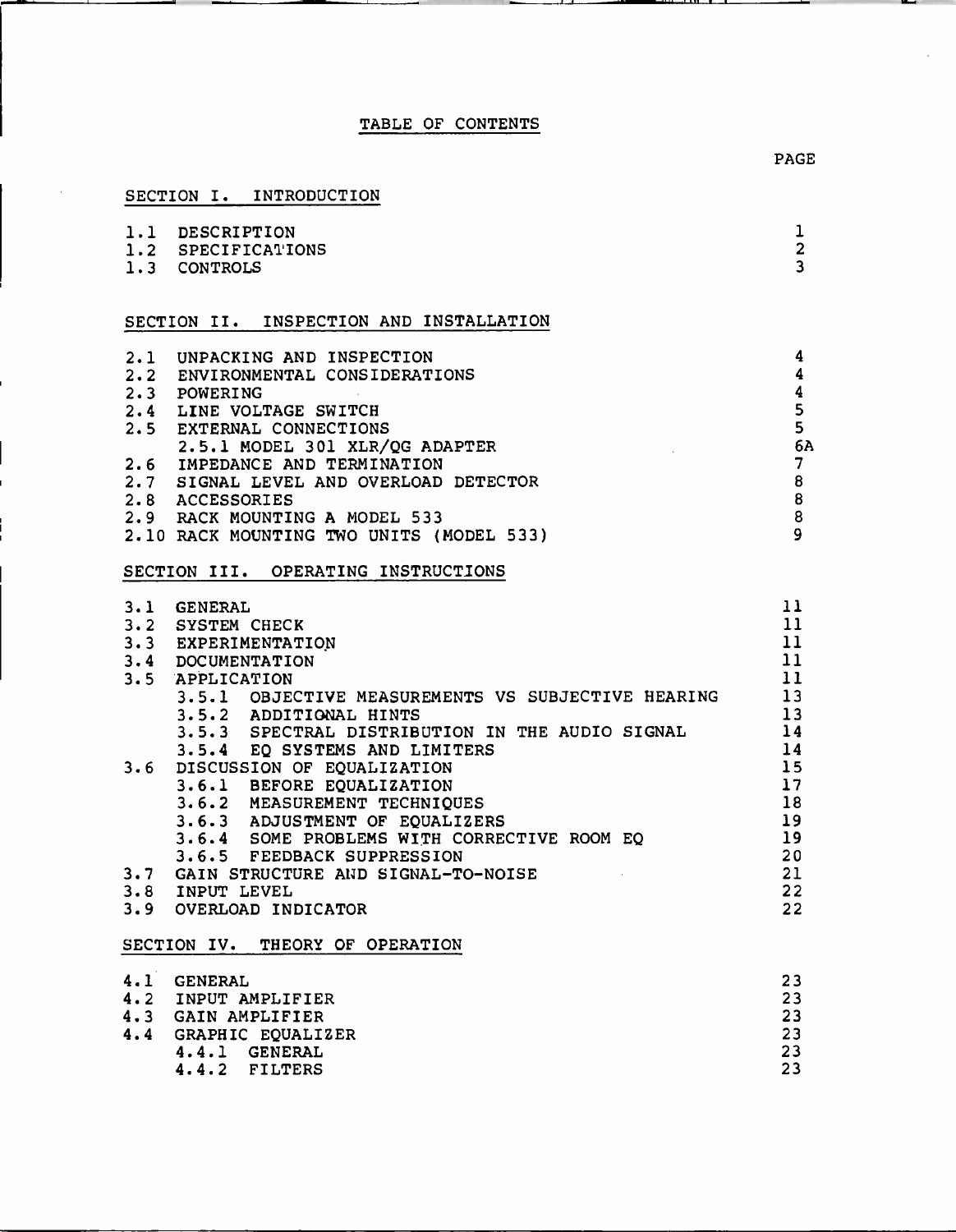# TABLE OF CONTENTS (Continued)

| 4.6 | 4.4.3 THE ACTIVE INDUCTOR<br>4.5 OUTPUT AMPLIFIER<br>OVERLOAD INDICATOR<br>4.7 POWER SUPPLY | 25<br>26<br>26<br>26 |
|-----|---------------------------------------------------------------------------------------------|----------------------|
|     | MAINTENANCE<br>SECTION V.                                                                   |                      |

# 5.1 GENERAL 27<br>5.2 REPAIRS AND WARRANTY 27 5.2 REPAIRS AND WARRANTY<br>5.3 SERVICE ADJUSTMENTS 27 5.3 SERVICE ADJUSTMENTS 27<br>5.3.1 COMMON MODE BALANCE 27 5.3.1 COMMON MODE BALANCE 27 5.3.2 OFFSET ADJUSTMENT 28 5.4 CLEANING 28 5.5 ON OP AMPS 29

# SECTION VI. ILLUSTRATION

SCHEMATIC DIAGRAM OF UREI MODEL 533 SCHEMATIC DIAGRAM OF UREI MODEL 535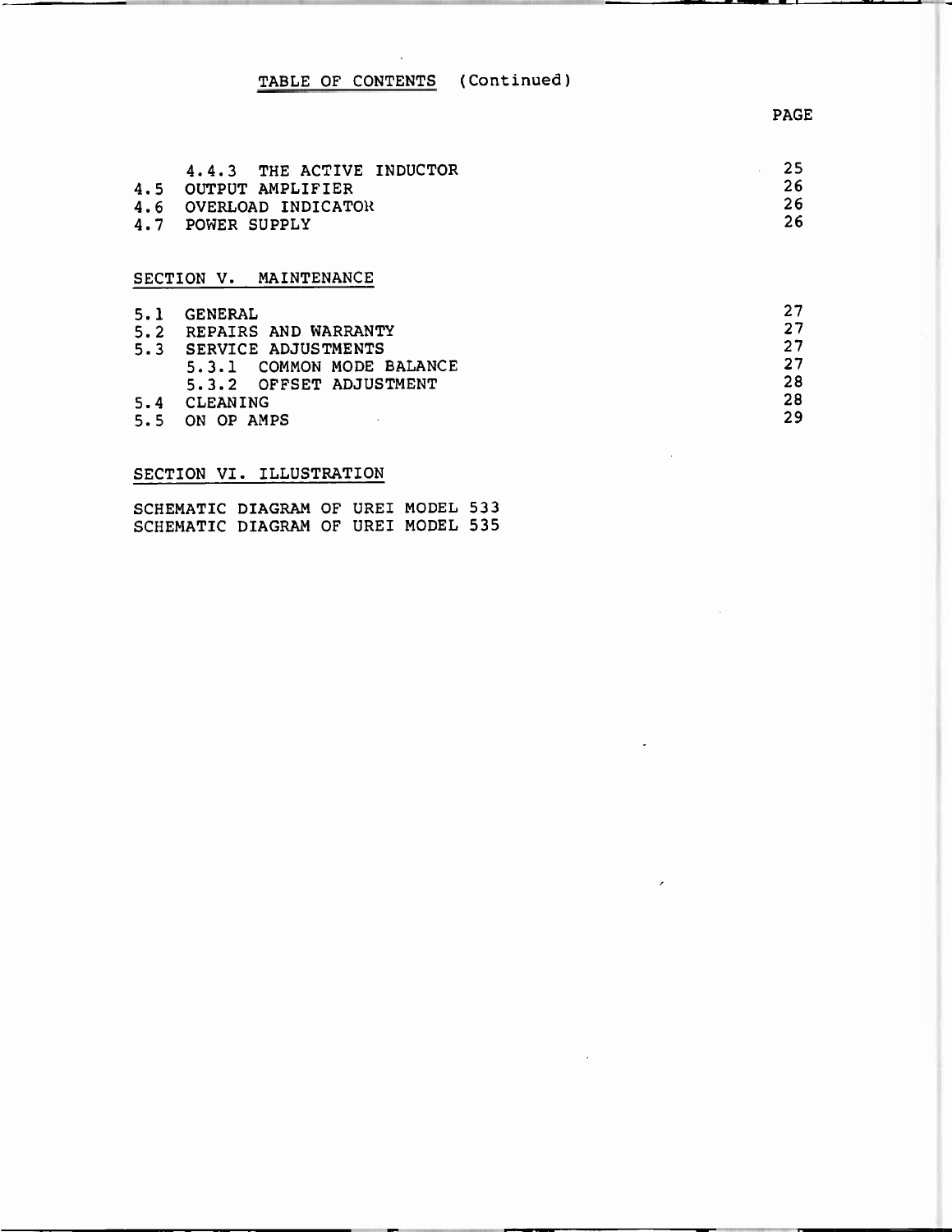#### SECTION I

#### INTRODUCTION



FIGURE 1. MODEL 535 FRONT PANEL.

NOTE: This manual contains complete instructions for the operation of the two-channel "Dual Graphic Equalizer" Model 535.

However, this manual is also intended for the single channel "Graphic Equalizer" Model 533. If used with a Model 533, all references to the two-channel unit should be disregarded.

#### 1.1 DESCRIPTION

The Model 535 Dual Graphic Equalizer is a studio quality product which has wide application in recording, sound reinforcement, radio and TV production, and high fidelity music systems.

The system is designed to operate at any nominal level from as low as -20 dB (Ref. 0.775 V) allowing its use with low level mixers, high or low impedances, and balanced or single-ended circuits. The Model 535 provides 12 dB of boost or cut at each of its 10 frequencies which are centered at ISO 1-octave increments from 31.5 Hz to 16 kHz. The positions of the control arms of the vertical, stepless controls provide a graphic representation of the response curve selected.

The filters are active, minimum phase, 2-pole synthesized LC networks, whose skirts properly combine for minimum ripple and phase shift when used in combination. A front panel control adjusts the gain from  $-10$  dB to  $+20$  dB. Bypass switches permit switching the equalization out for A-B tests. An optional (SC-1) security cover may be installed to protect all operating controls against inadvertent disturbance or tampering in fixed installations.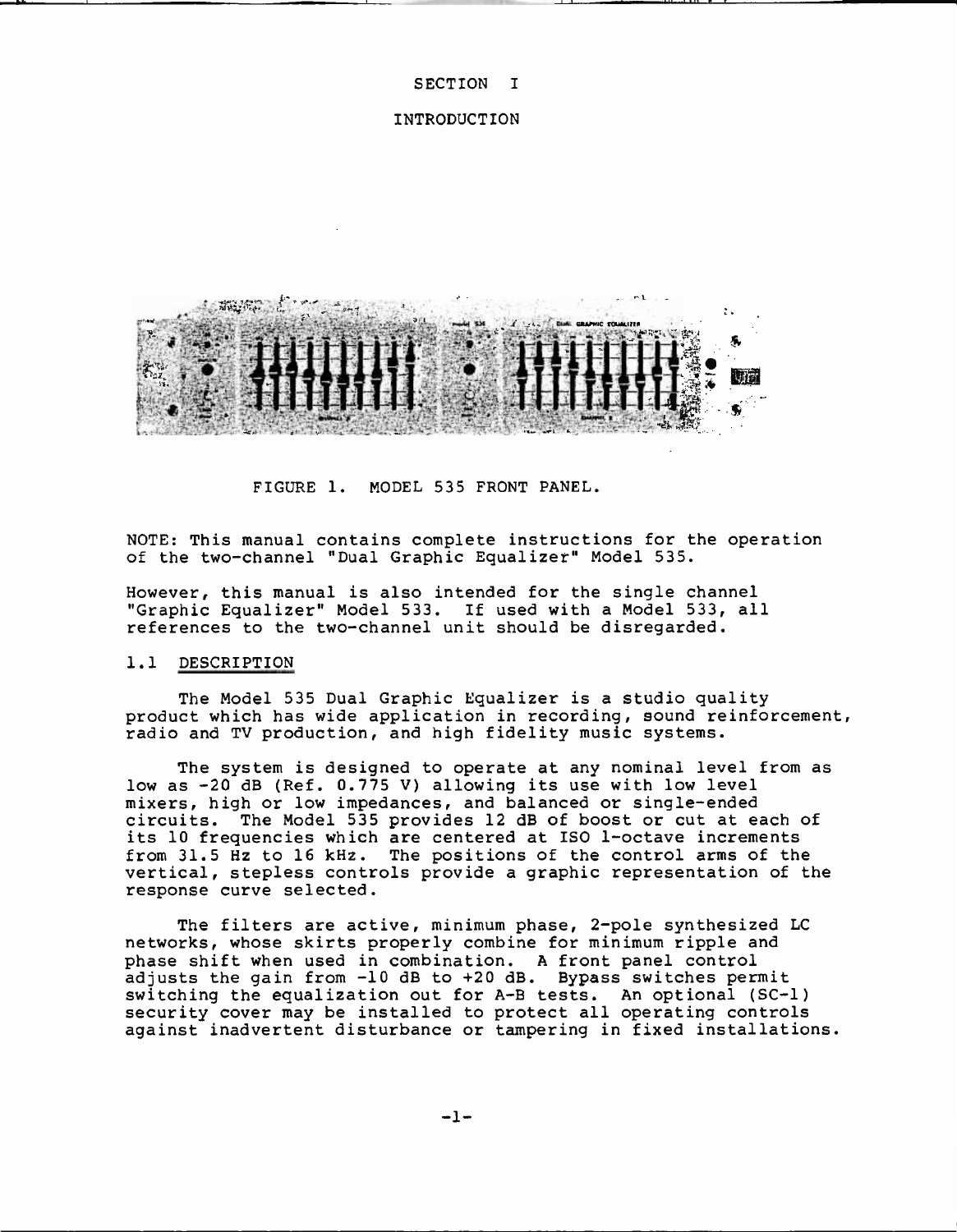## 1.2 SPECIFICATIONS

ELECTRICAL (EACH CHANNEL):<br>
INPUT: B INPUT: Balanced bridging, differential amplifier. INPUT IMPEDANCE: MAXIMUM INPUT LEVEL: +20 dB (7.75 volts). EQUIVALENT INPUT NOISE: Less than -90 dBm. 15.7 kHz noise bandwidth GAIN: Variable, -10 dB to +20 dB, with front FREQUENCY RESPONSE: ±1 dB, 20-20,000 Hz (with no EQ). OUTPUT: Floating, transformer isolated. OUTPUT LOAD: POWER OUTPUT: DISTORTION: FILTER TYPE: 2-pole synthesized L-C. FILTER BANDWIDTH: CENTER FREQUENCIES: FREQUENCY ACCURACY: ±3% of center frequency. RANGE OF BOOST AND CUT: CALIBRATION OF BOOST AND CUT: 40 kohms, used as balanced input. 20 kohms, used as unbalanced (single -ended) input. with all controls set flat, output terminated with 600 ohm load (Model 535, -88 dBm). panel control. 150 ohms or greater. +24 dBm into 600 ohm load (12.28 volts), +20 dB into 150 ohm load (7.75 volts). Less than 0.25% THD, 30 Hz to 15 kHz at maximum rated output. <sup>1</sup>-octave at -3 dB points with 8 dB boost or cut. Standard ISO (Hz) 31.5 63 125 250 500 lk 2k 4k 8k 16k. 12 dB, single filter section. Within 1 dB of indicated setting, 0 to ±6 dB, within 1.5 dB of indicated setting, ±6 to ±12 dB, (single filter section). CHANNEL SEPARATION: 60 dB worst case at high frequencies, typically better than 80 dB. MISCELLANEOUS:<br>POWER REQUIREMENTS:

100-125 VAC or 200-250 VAC, 50/60 Hz, switch selectable, less than 10 W.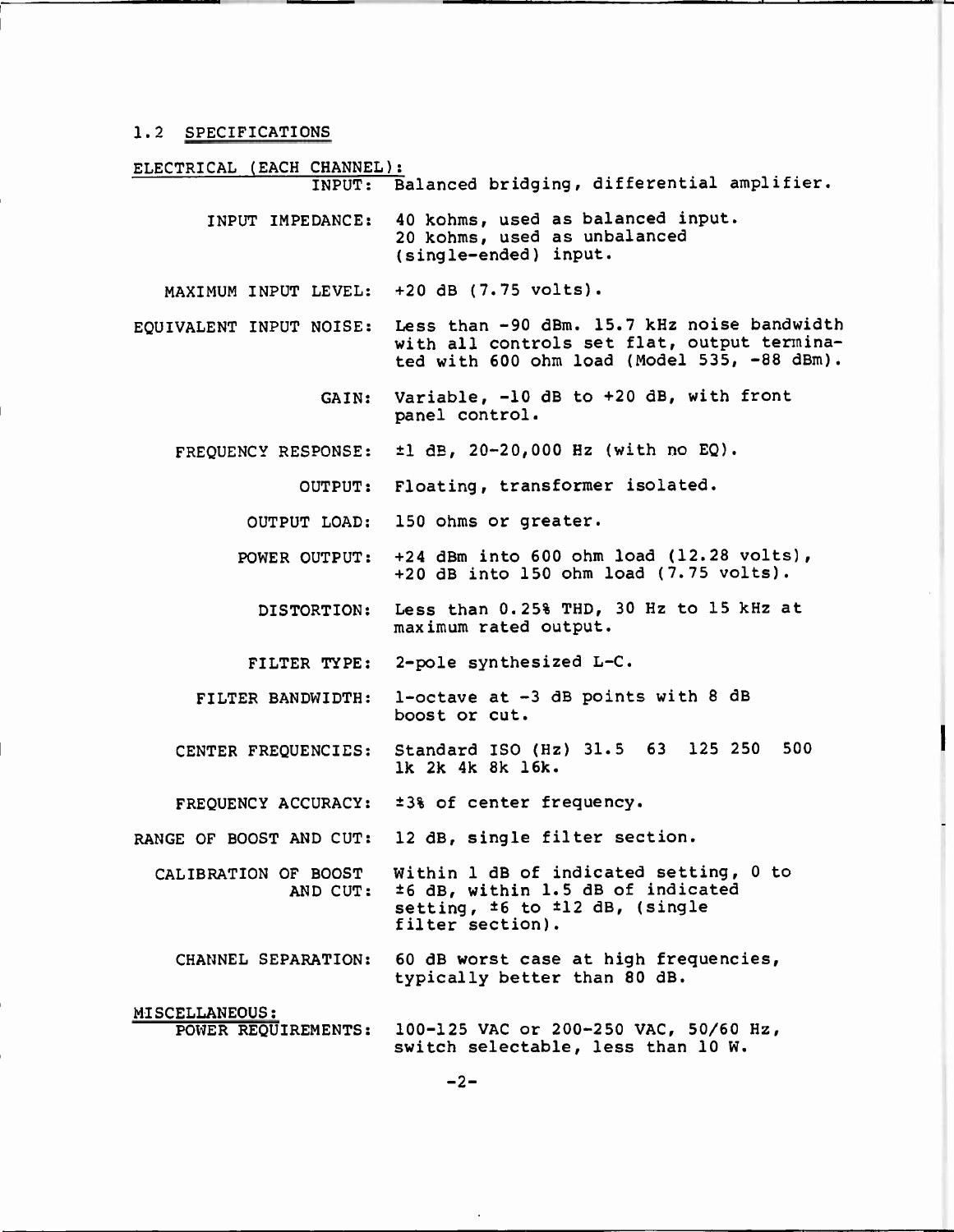ENVIRONMENT: Operating 0°C to +50°C (+32°F to +122°F); storage  $-20^{\circ}$ C to  $+60^{\circ}$ C ( $-4^{\circ}$ F to  $+140^{\circ}$ F).

CONNECTIONS: Input and output, through rear chassis barrier strip, or XLR/QG connectors through Model 301 accessory adapter; Power through 3-wire power cable; Model 533 utilizes IEC style connector and power cord. (See Installation Instructions, Section 2.5.)

# PHYSICAL CHARACTERISTICS:<br>DIMENSIONS:

- Model 535, 483 x 89 mm rack panel; depth behind panel 203 mm.  $(19" x^3-1/2" x^8")$ ; Model 533, 216 x 89 mm rack panel; depth behind panel 190 mm (8-1/2" x 3-1/2" x  $7 - 1/2"$ ).
	- FINISH: Panel is 3.18 mm (1/8") brushed clear anodized aluminum, in two shades. Chassis is cadmium plated steel.
	- WEIGHT: Model 535, 4.31 kg (9.5 pounds); Model 533, 2.95 kg (6.5 pounds).
- SHIPPING WEIGHT: Model 535, 6.35 kg (14 pounds); Model 533, 4.08 kg (9 pounds).
	- ACCESSORIES: Model SC-1 Security Cover, smoke gray transparent plastic; covers all operating controls (Model 535 only).

Model 301 XLR/QG adapter; two needed for Model 535. One adapter provides connections for signal input and output.

# 1.3 CONTROLS:

EQUALIZATION: Vertical slide controls, continuously variable 0 to ±12 dB.

- GAIN: Screwdriver adjustable from -10 dB to +20 dB.
- EQ IN/OUT: Front panel toggle switch.
	- POWER: Front panel toggle switch.
- INDICATORS: LED, Power ON; LED, Overload Condition, levels monitored at 3 circuit points;
- MAINS VOLTAGE: Rear panel slide switch, 115/230 volts.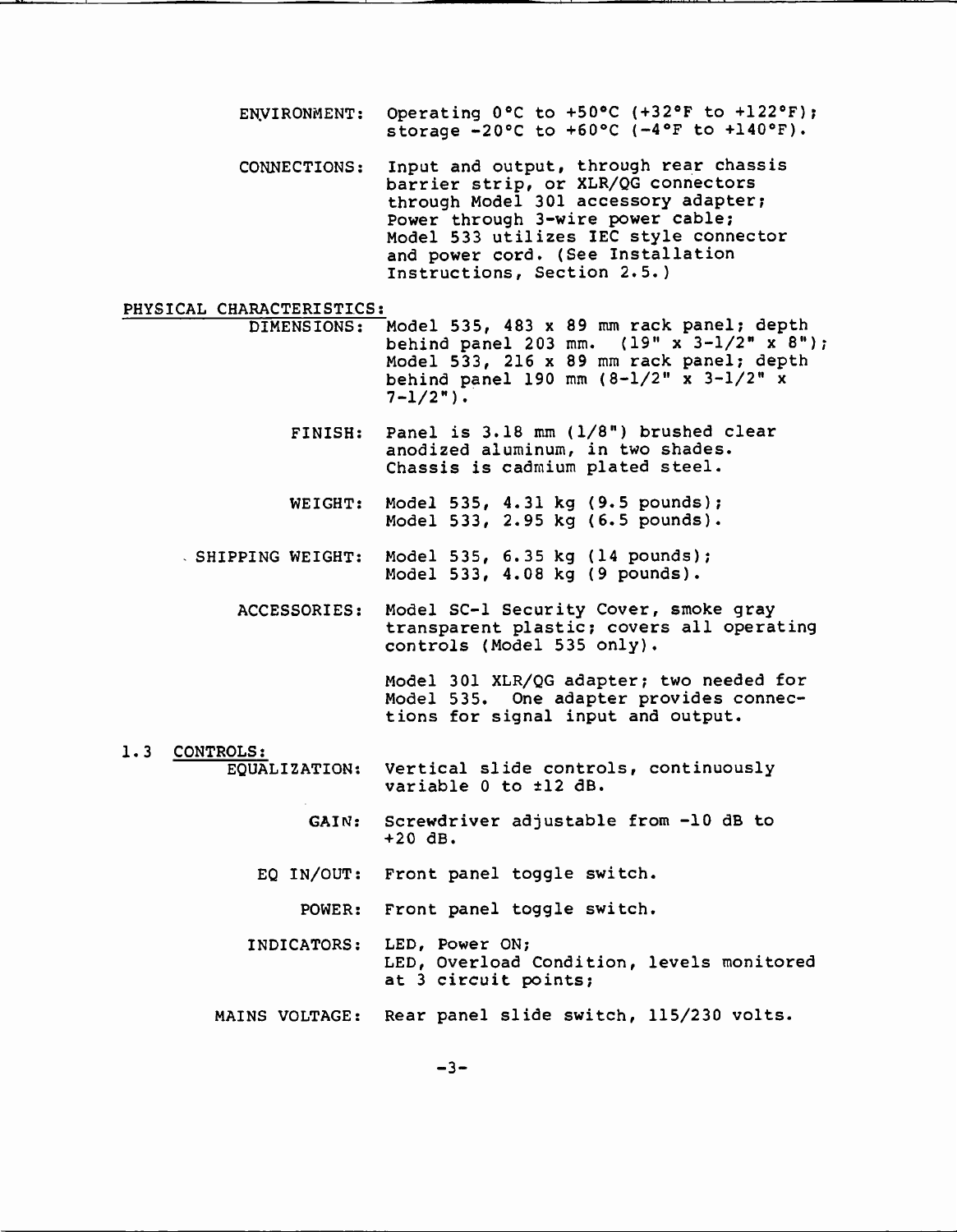# SECTION II

#### INSPECTION AND INSTALLATION

#### 2.1 UNPACKING AND INSPECTION

Your Model 535 was carefully packed at the factory, and the container was designed to protect the unit from rough handling. Nevertheless, we recommend careful examination of the shipping carton and its contents for any sign of physical damage which could have occurred in transit.

If damage is evident, do not destroy any of the packing material or the carton, and immediately notify the carrier of a possible claim for damage. Shipping claims must be made by the consignee.

The shipment should include:

Model 535 Dual Graphic Equalizer

UREI Instruction Manual (this book)

Two-part Warranty Card bearing the same serial number as the Model 535.

Mounting screws and finish washers (for rack mounting of 535 only).

#### 2.2 ENVIRONMENTAL CONSIDERATIONS

The system will operate satisfactorily over a range of ambient temperatures from 0°C to +50°C (+32°F to 122°F), and up to 80% relative humidity.

If the system is installed in an equipment rack together with high heat producing equipment (such as power amplifiers), adequate ventilation should be provided to prolong the life of components. Also, while circuitry susceptible to hum pick-up is sufficiently shielded from moderate electromagnetic fields, installation should be planned to avoid mounting the system immediately adjacent to large power transformers, motors, etc.

#### 2.3 POWERING

The 535 may be operated from either 100-125 VAC or 200-250 VAC mains (50 or 60 Hz, single phase.) As indicated in Section 2.4, the nominal line voltage may be selected with a rear panel switch. BE SURE TO VERIFY BOTH THE ACTUAL LINE VOLTAGE, AND THE SETTING OF THE VOLTAGE SELECTOR SWITCH BEFORE CONNECTING THE 535 TO THE MAINS.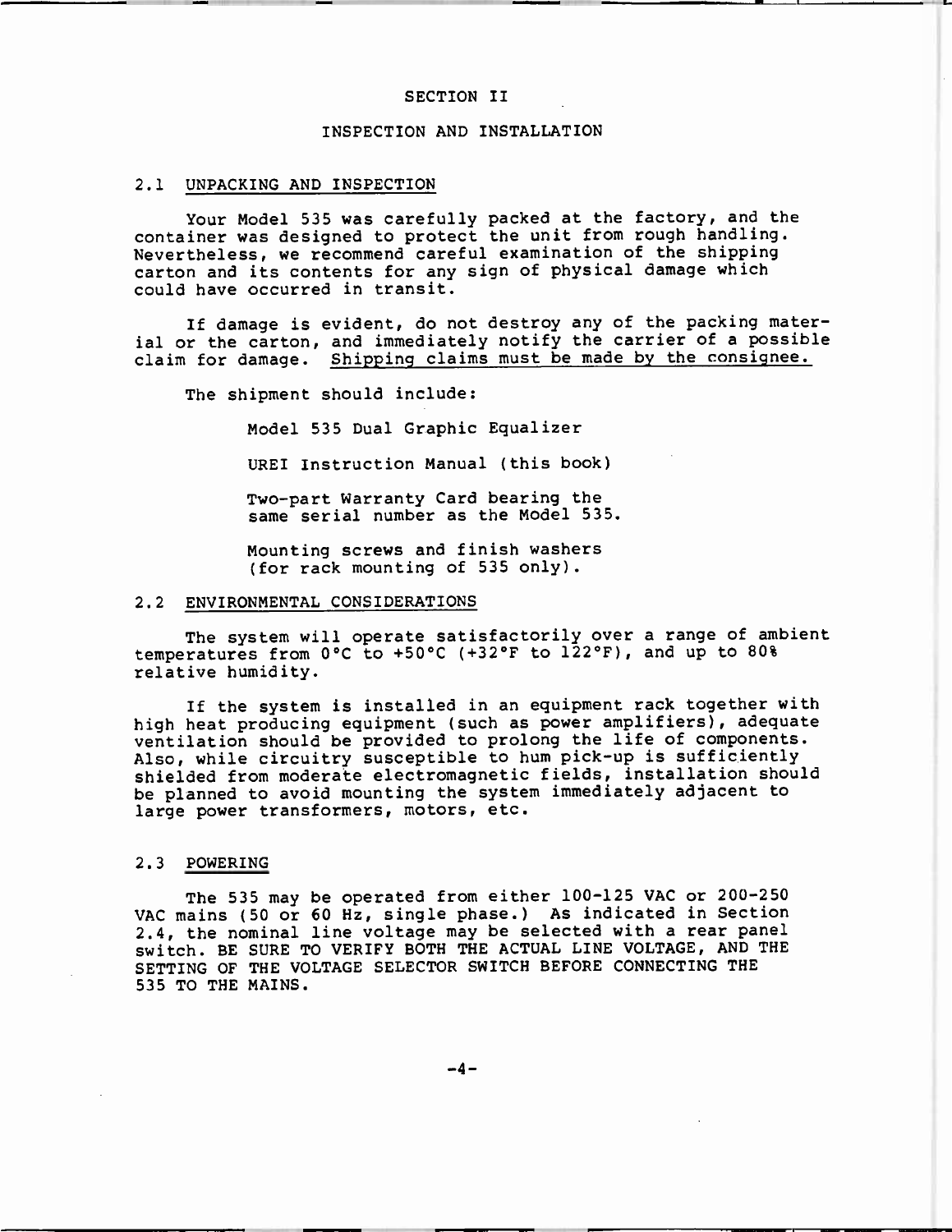To comply with most Electrical Codes, the 535 is supplied with a three-wire AC cord, the grounding pin of which is connected to the chassis. In some installations this may create ground-loop problems. Ground loops can become very evident (as hum and buzz) if <sup>a</sup>significant potential difference exists between the AC conduit ground and the grounded metal enclosure in which the chassis is installed. If hum is experienced, check for the possibility of ground loops by using a 3-prong to 2-prong AC adapter, ungrounding the AC plug temporarily. This ungrounds the Model 535, and will probably cure the hum or buzz, but is not a substitute for proper system grounding. Be aware that unless the Model 535 Dual Graphic Equalizer is AC grounded, a safety hazard can exist. UREI accepts no responsibility for legal actions or for direct, incidental or consequential damages that may result from violation of any electrical codes.

#### 2.4 LINE VOLTAGE SWITCH

Unless a tag on the line cord specifies otherwise, the Model 535 was shipped ready for operation with nominal 115 VAC power mains. In order to change this for nominal 230 V (50 or 60 Hz), slide the VOLTAGE SELECTOR switch on the rear panel to the 230 position. The voltage is visible in a window next to the switch slot. Be sure to change the fuse to the correct value: 1/8-amp slo-blo when changing to 230 V operation or 1/4-amp slo-blo for 115 V operation. A small screwdriver should be used to move the recessed switch.

#### 2.5 EXTERNAL CONNECTIONS

Permanent input and output signal wires should be shielded cable, and connected in accordance with standard wiring practice, as indicated on the rear panel barrier strip. If the XLR/QG connectors are to be used, install the accessory Model 301 according to the instructions suppplied with the adapter. (See also "Mounting Instructions," page 6A.)

If the Model 535 output is connected to a high impedance circuit, we recommend shunting the "±" and "COM" output terminals with a 620 ohm, 1/2 watt resistor. This assures optimum loading for the 535. (See section 2.6 regarding input termination).

(See Figures 2 and 3 on the following page)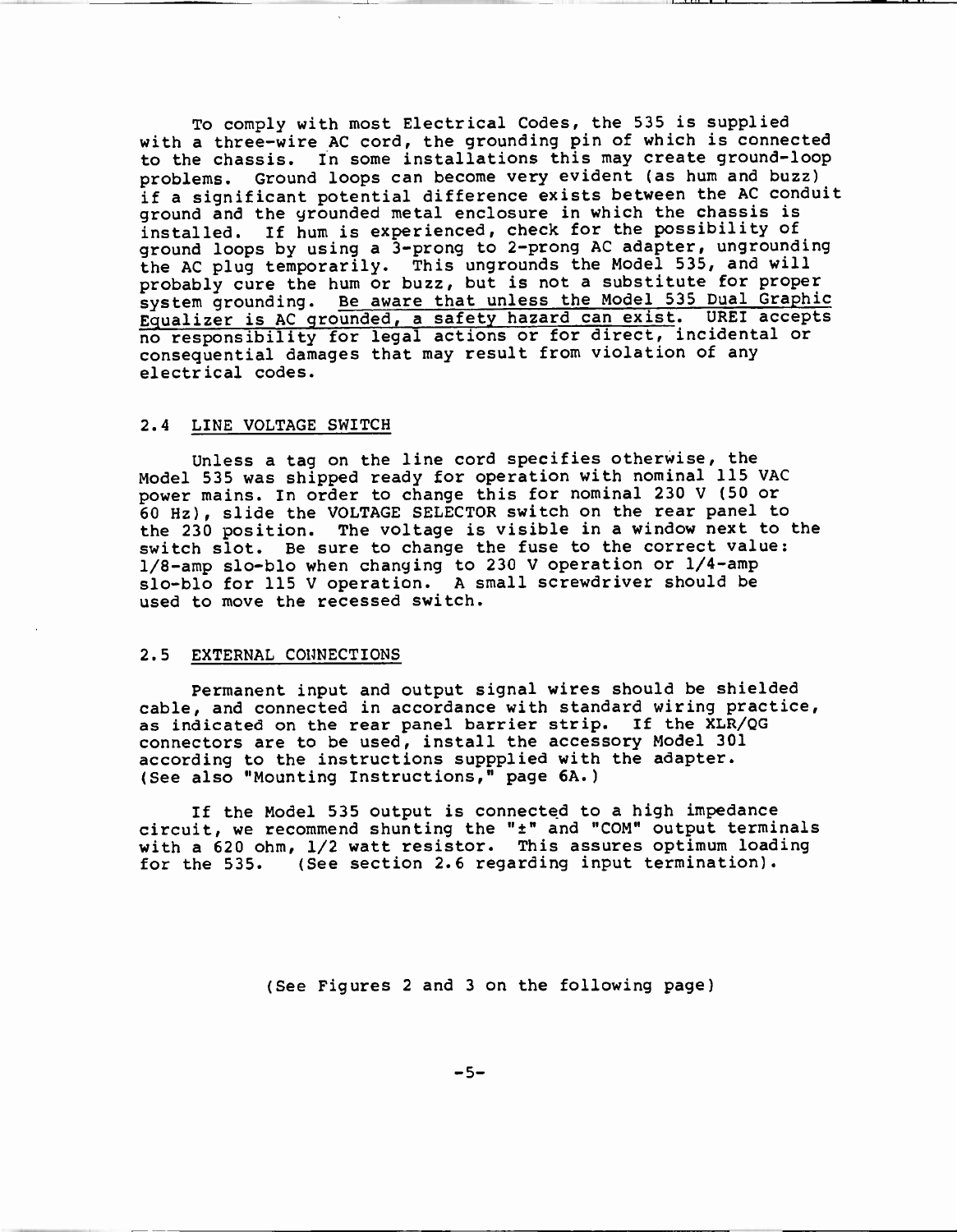

FIGURE 2. CONNECTING THE MODEL 535 WITH BALANCED INPUT AND BALANCED OUTPUT CIRCUITS.\*



FIGURE 3. CONNECTING THE MODEL 535 WITH UNBALANCED INPUT AND UNBALANCED OUTPUT CIRCUITS.\*

\*With a balanced input and unbalanced output, or vice-versa, use the appropriate connections suggested by each of the above diagrams. No special switching or transformers are needed.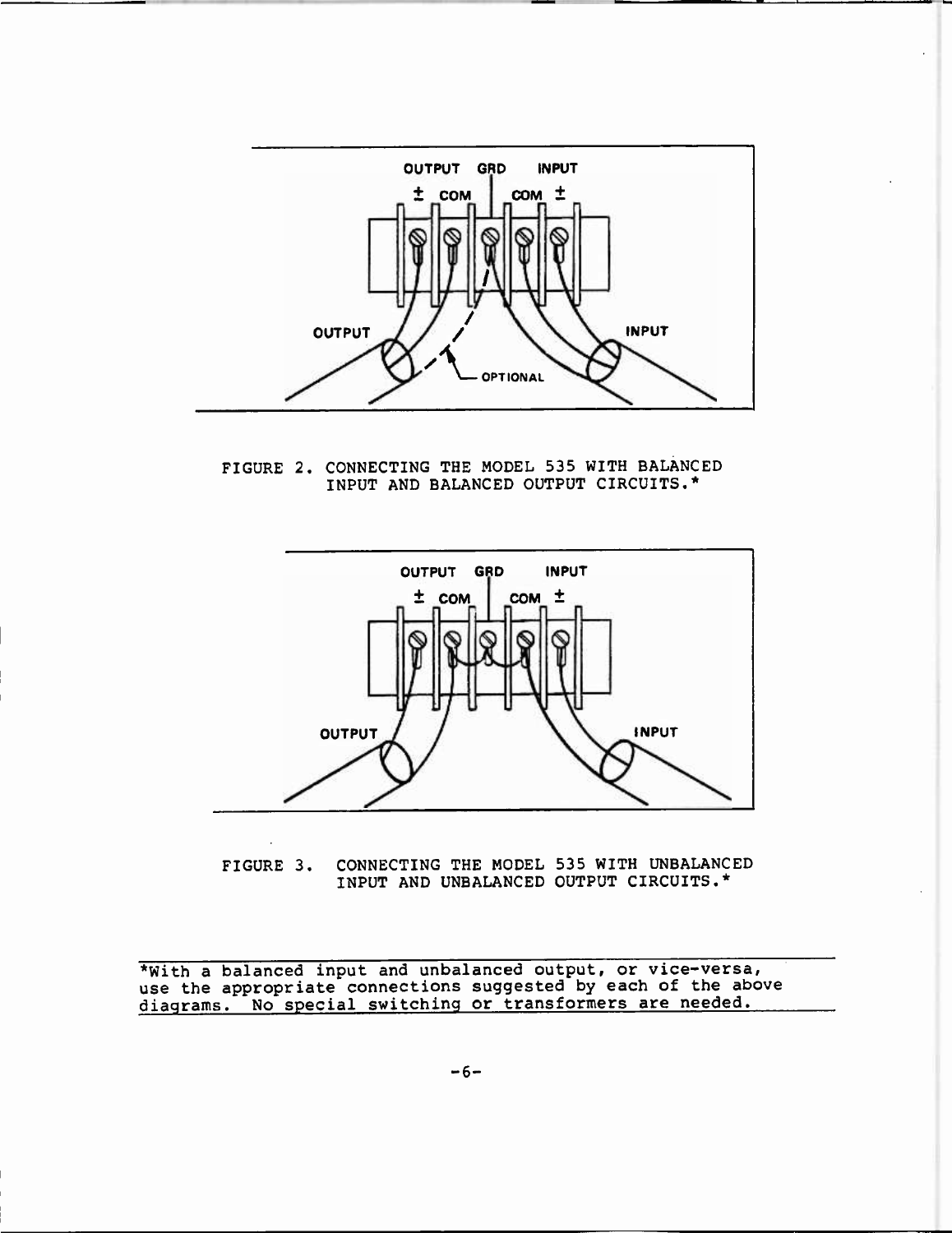2.5.1 MODEL 301 XLR/QG ADAPTER



 $-6A-$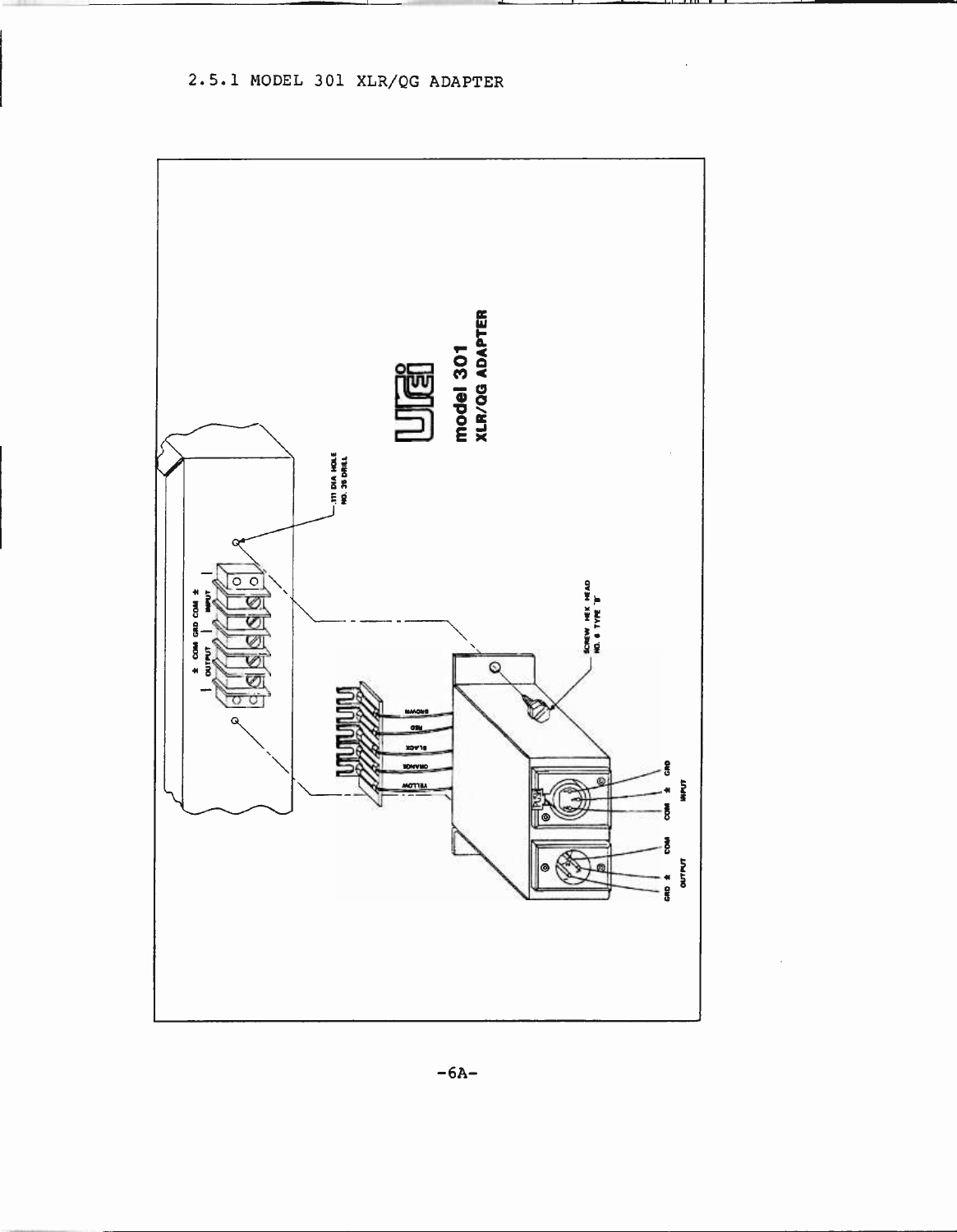## 2.6 IMPEDANCE AND TERMINATION

Audio engineering had its roots in the telephone industry, and "600 ohm circuits" (together with their predecessors, "500 ohm circuits") are carry-overs from telephone transmission practices. Long audio transmission lines, like their video counterparts, must be properly sourced from and terminated in equipment which matches their characteristic impedance, if optimum frequency response and noise rejection are to be achieved.

However, transmission line theory and techniques are not only unnecessary but impractical within modern recording studios, broadcast studios and other local audio systems where transmission<br>circuits are seldom more than several hundred feet in length. The circuits are seldom more than several hundred feet in length. advent of negative feedback circuitry and solid-state electronics has spawned modern audio amplifiers and other signal processing devices having source impedances of only a few ohms. They are essentially indifferent to load impedances and by varying their output current inversely to changes in load impedance, maintain the same output voltage into any load impedance above a rated minimum, with no change in frequency response.

Modern audio systems, therefore, utilize amplifiers and other active devices which have very low output impedances and high (10k to 50k) input impedances. These products may thus be cascaded (operated in series), or many inputs may be connected to a single output of a preceding device, without regard to impedance "matching". Switching, patching, etc. is simplified because "double loads" and "unterminated" bugaboos are essentially eliminated. "Floating" (ungrounded) transformer outputs minimize ground loop problems, and differential transformerless input circuitry (or input transformers) minimize common mode noise or interference which may be induced into the interconnecting wires or cables.

Where audio must be transmitted through cables or wire pairs of more than several hundred feet in length, however, transmission line termination practices should still be observed.

The Model 535 has input impedances of 40 kohms (40,000 ohms) when used in a balanced, differential input configuration, and 20 kohms (20,000 ohms) when used unbalanced (one side grounded). This makes the 535 suitable for use with any nominal source impedance, low or high. Only when it is used from a source which requires a low impedance termination (such as a 600-ohm transmission line or older vacuum-tube equipment) will a source termination resistor be required at the 535 input.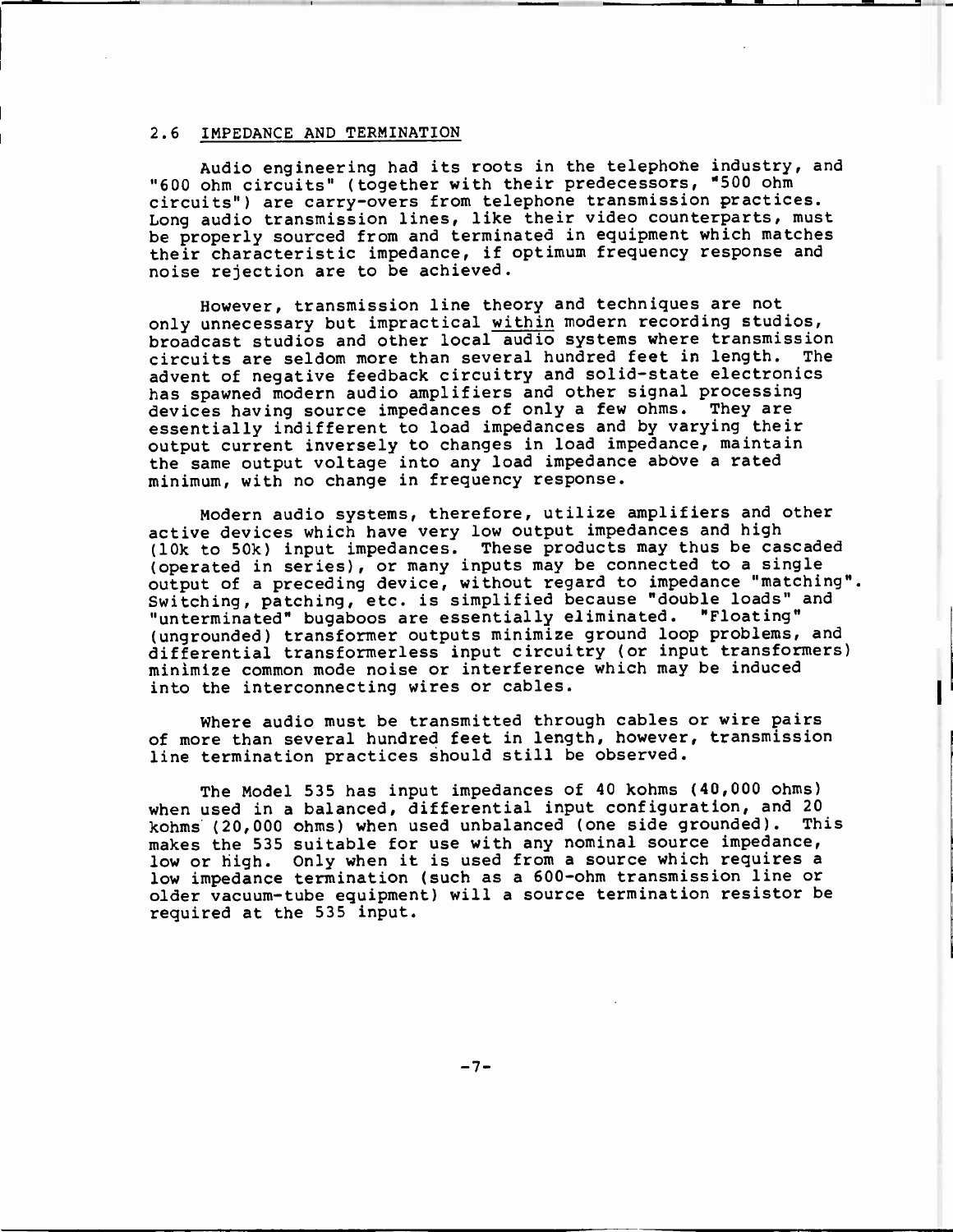#### 2.7 SIGNAL LEVEL AND OVERLOAD DETECTOR

The Model 535's differential input amplifiers are capable of being driven by signals up to a level of +20 dB (Ref. 0.775 V rms), above which clipping and distortion occurs. The overload LED turns on when peak signals approach the clipping level, and it will remain on long enough to be seen even if the excess signal is only a brief transient. To avoid audible distortion, when the LED indicator flashes more than occasionally, either lower the output level of the source feeding the equalizer, or use an external attenuation pad.

Because of the possible combination of control settings, the overload is monitored at several points in the circuit:

- 1. Input amplifier (maximum signal level +20 dB, ref. 0.775 V rms).
- 2. Filter amplifiers. which could be driven into clipping as a result of boost equalization.
- 3. Output amplifier, which is capable of delivering +24 dBm into a  $600$ -ohm load (12.3 V rms), or  $+26$  dBm\* into a 150 -ohm load (7.75 V rms).

\*NOTE: +26 dBm into 150 ohms is equivalent to +20 dB referenced to 0.775 volts, i.e., 7.75 V rms.

#### 2.8 ACCESSORIES

A security cover (SC-1) may be installed over the front panel of the Model 535 only. This protects all controls from unwanted adjustments. Only the power switch remains accessible. The smoke gray plexiglas cover is transparent enough to allow viewing of the control settings. The Model 301 adapter is available for the use of XLR/QG connectors; two are needed for the Model 535.

#### 2.9 RACK MOUNTING A MODEL 533

The SR-21 kit (optional) allows mounting of one 533 in a standard 19" USASI rack. The unit occupies two standard spaces  $(3-1/2"$  high). The SR-21 kit should contain the following items:

| QUANTITY       | <b>DESCRIPTION</b>     | UREI PART NUMBER |
|----------------|------------------------|------------------|
| -2             | Rack Adapter Angles    | 25-12108         |
| $\overline{2}$ | Rack Extensions        | 25-12109         |
| 4              | #6-32 Oval Head Screws |                  |
| 4              | #6 Lock Washers        |                  |
| 4              | $#6 - 32$ Nuts         |                  |
| 4              | #8-32 Pan Head Screws  |                  |
|                | #8 Lock Washers        |                  |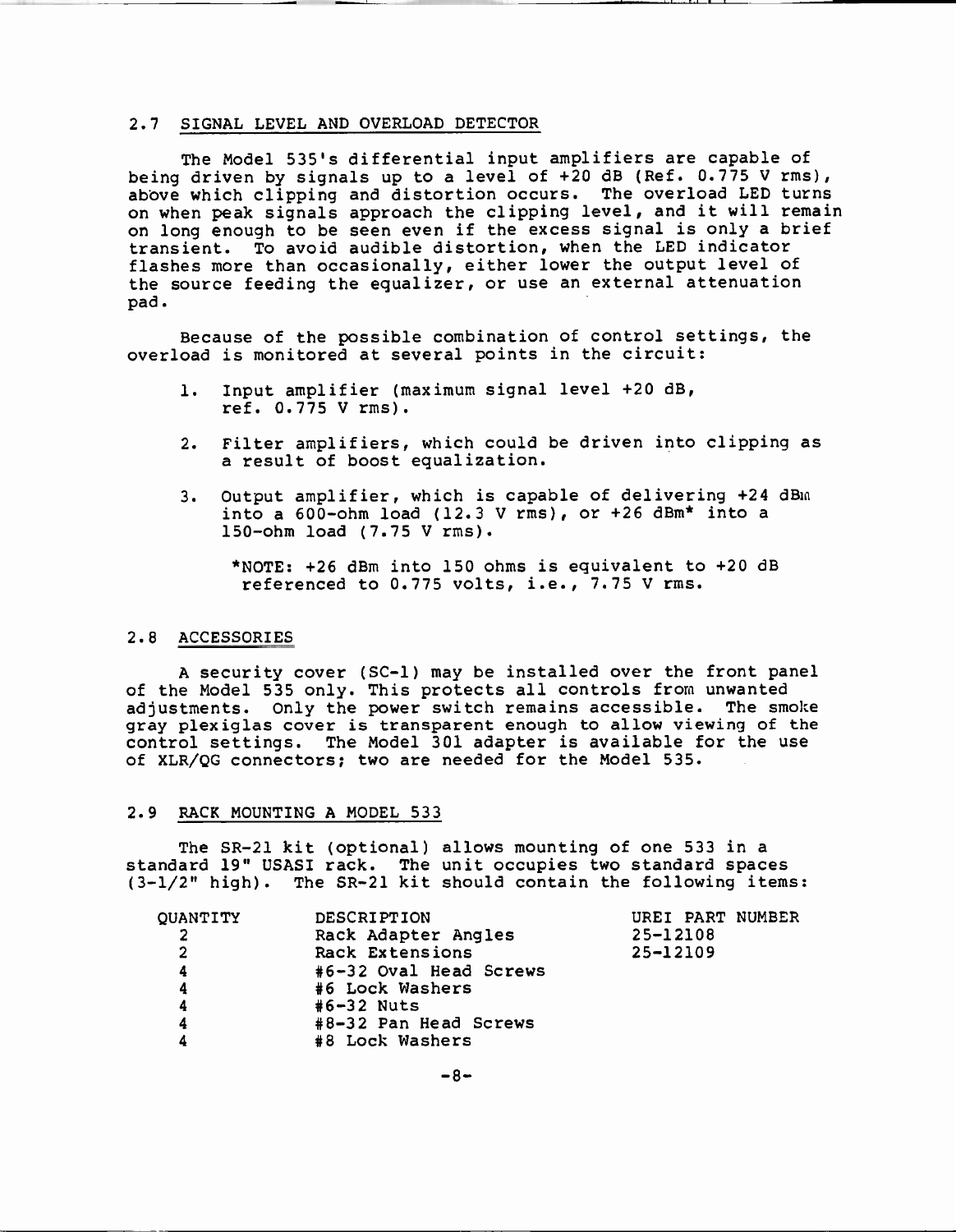The SR-21 Installation Procedure is as follows: (Refer to Figure 4)

> 1. Using the #6-32 screws, lockwashers, and nuts, mount the angles to the back side of the rack extensions. Do not tighten the screws at this time.

> 2. Using the #8-32 screws and lock washers, mount the angle and rack extension assemblies to the tapped holes in the sides of the 533. Do not tighten the screws at this time.

3. The 533 front panel is adjustable to allow optimum alignment of the front panel with the rack extensions. For precise alignment, loosen the front panel mounting screws, as well as the top and bottom cover screws (1/2 turn is adequate). Adjust the relative positions of the brackets and panels, and then tighten all hardware. SEE SECTION 2.5 BEFORE INSTALLING THE ASSEMBLY IN A RACK.

#### 2.10 RACK MOUNTING TWO UNITS (MODEL 533)

The DR -21 kit (optional) allows mounting of two 533's side by side in a standard 19" USASI rack. The assembly occupies two standard spaces (3-1/2" high). The DR-21 kit should contain the following items:

| OUANTITY<br><sup>2</sup> | DESCRIPTION<br>Joining Plates          | UREI PART NUMBER<br>25-11168 |
|--------------------------|----------------------------------------|------------------------------|
| $\overline{2}$           | Rack Mounting Angles                   | 25-12106<br>25-12107         |
| $\overline{2}$<br>4      | Spacer Plates<br>#8-32 Pan Head Screws |                              |
| 4                        | #8 Lock Washers                        |                              |

The DR-21 Installation Procedure is as follows: (Refer to Figure 5)

> 1. Place the two 533's side by side, with front panels touching. Remove four screws from the top of each unit, as illustrated, to permit positioning of the joining plate. Replace the screws through the plate and covers, but do not tighten completely at this time.

2. Turn the assembly upside down, and install the bottom joining plate in the same fashion as the top joining plate (step 1).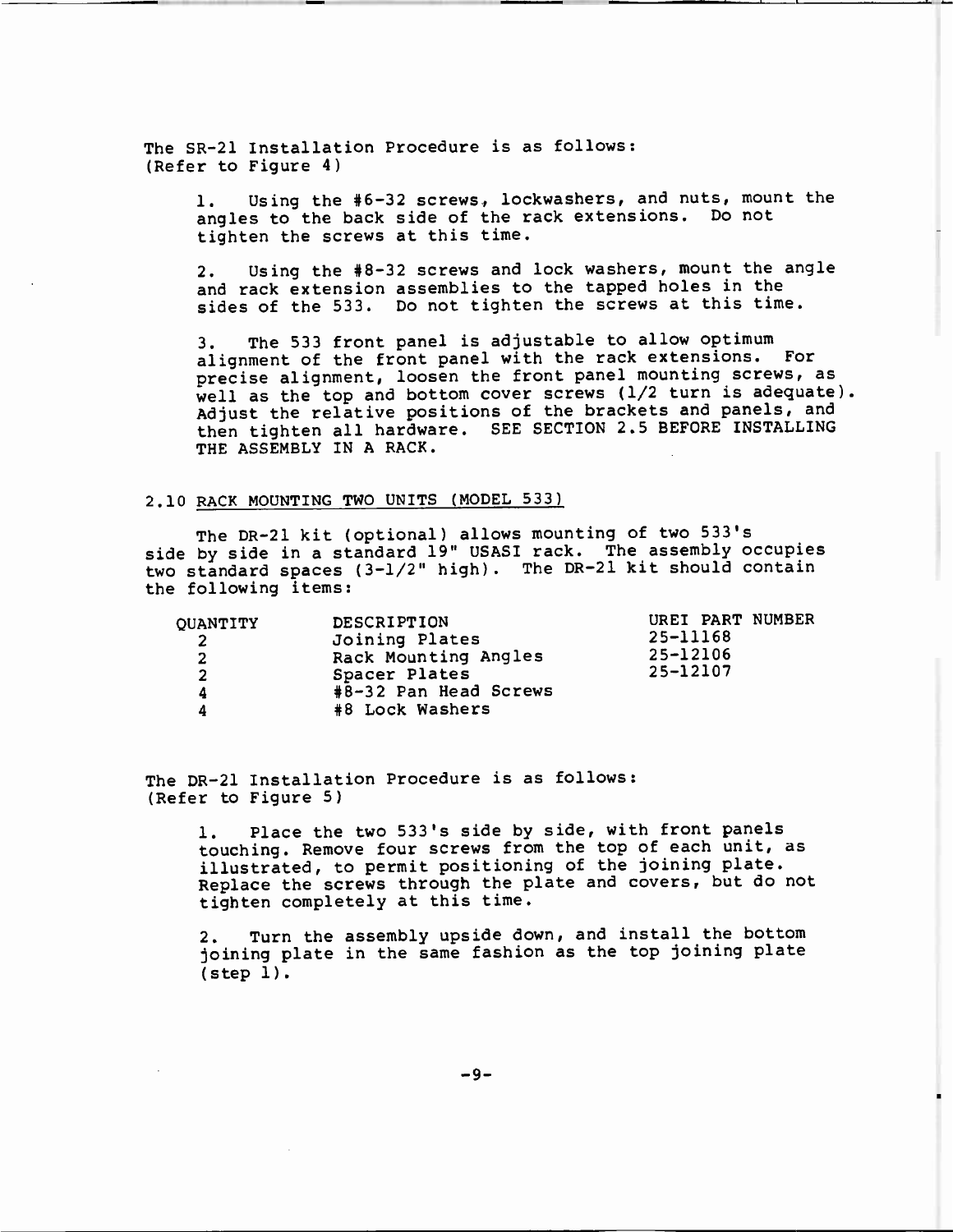3. Using the #8-32 screws and lock washers, mount one angle and one spacer plate to each side of the 533 assembly. The spacer plates should be located between the angles and the 533 chassis. The mounting holes in the 533 are tapped, so nuts are not required. Do not tighten the screws at this time.

4. The 533 front panels are adjustable to allow optimum alignment of the front panels with the rack mounting angles. For precise alignment, loosen the front panel mounting screws, as well as the top and bottom cover screws (1/2 turn is adequate). Adjust the relative positions of the angles and panels, and then tighten all hardware. SEE SECTION 2.5 BEFORE INSTALLING THE ASSEMBLY IN A RACK.



FIGURE 4. MOUNTING DETAILS FOR SR-21 RACK MOUNT KIT.





-10-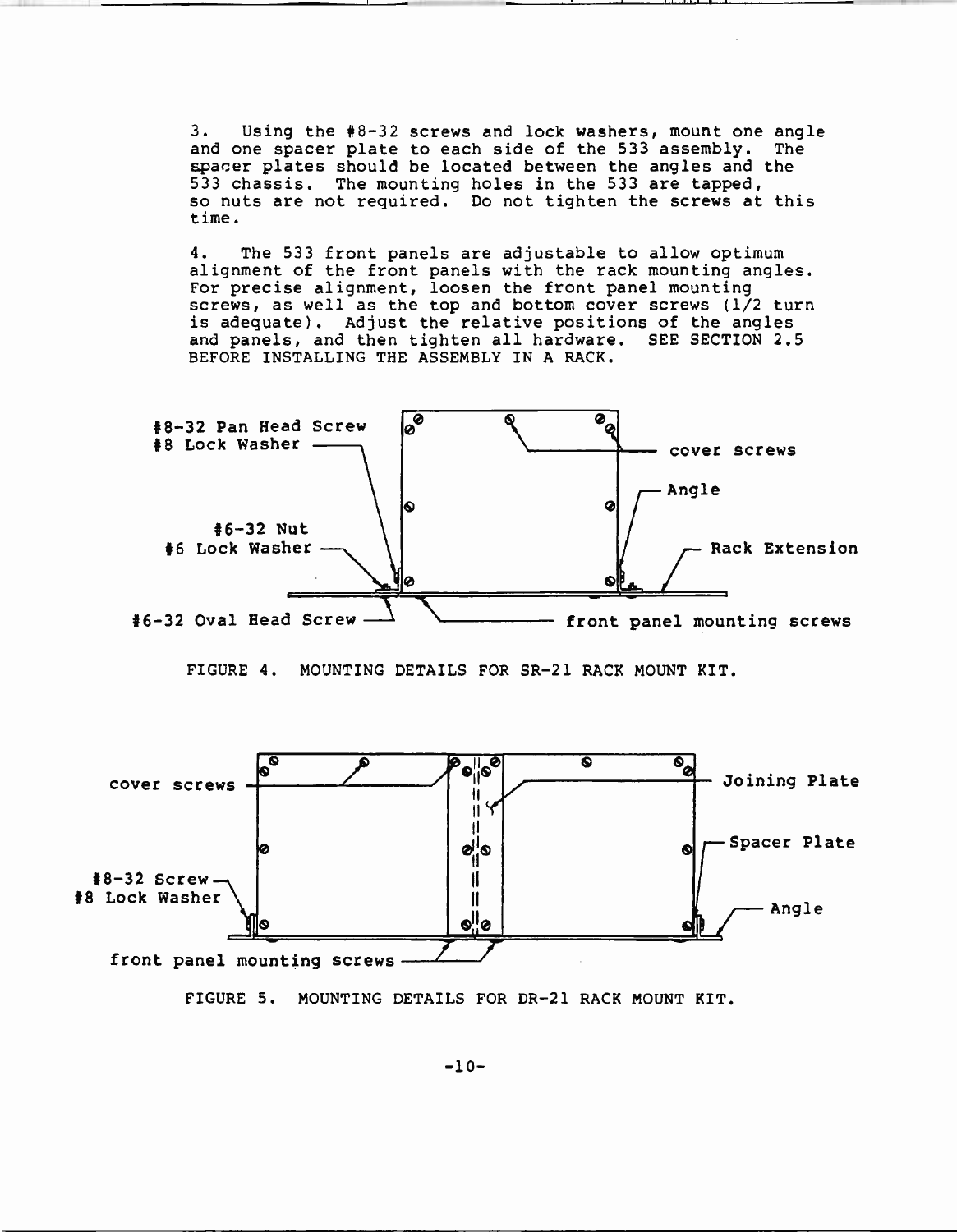#### SECTION III

#### OPERATING INSTRUCTIONS

#### 3.1 GENERAL

After the Model 535 Graphic Equalizer has been installed and is connected to both the signal source and the succeeding equipment according to Section II, power may be switched ON. Set controls:

Gain Control -- To unity gain.

All Frequency Controls -- To the zero line of the front panel, producing no effect on the frequency response.

#### 3.2 SYSTEM CHECK

Apply program material and monitor the output signal while the<br>vitch is in the OUT position. The signal should be passed  $EQ$  switch is in the OUT position. through the Model 535 without loss or gain in amplitude, or frequency alteration. No change should be noticeable when the EQ switch is set to the IN position.

#### 3.3 EXPERIMENTATION

To become familiar with the range and effect of the individual filters and their almost unlimited number of combinations, it is helpful to "play" with the controls and listen to the change in some familiar program material. The EQ switch is very useful to make an instant A-B comparison while altering adjustments.

#### 3.4 DOCUMENTATION

The very nature of a graphic equalizer will result in many different control settings. For later duplication of a certain sound, or of a corrective filter shape, it is necessary to document the position of the controls (frequency, boost and/or cut, and gain). This is made convenient by the graphic layout of the Model 535's front panel and its calibrated markings. In addition, a frequency curve may be drawn with a suitable sweep generator and X-Y recorder system, such as the UREI Model 200/2000.

#### 3.5 APPLICATION

It will be helpful to study the editorial in the following paragraphs. Although the section is not intended to be a complete textbook, it shares some of the experiences we have gained during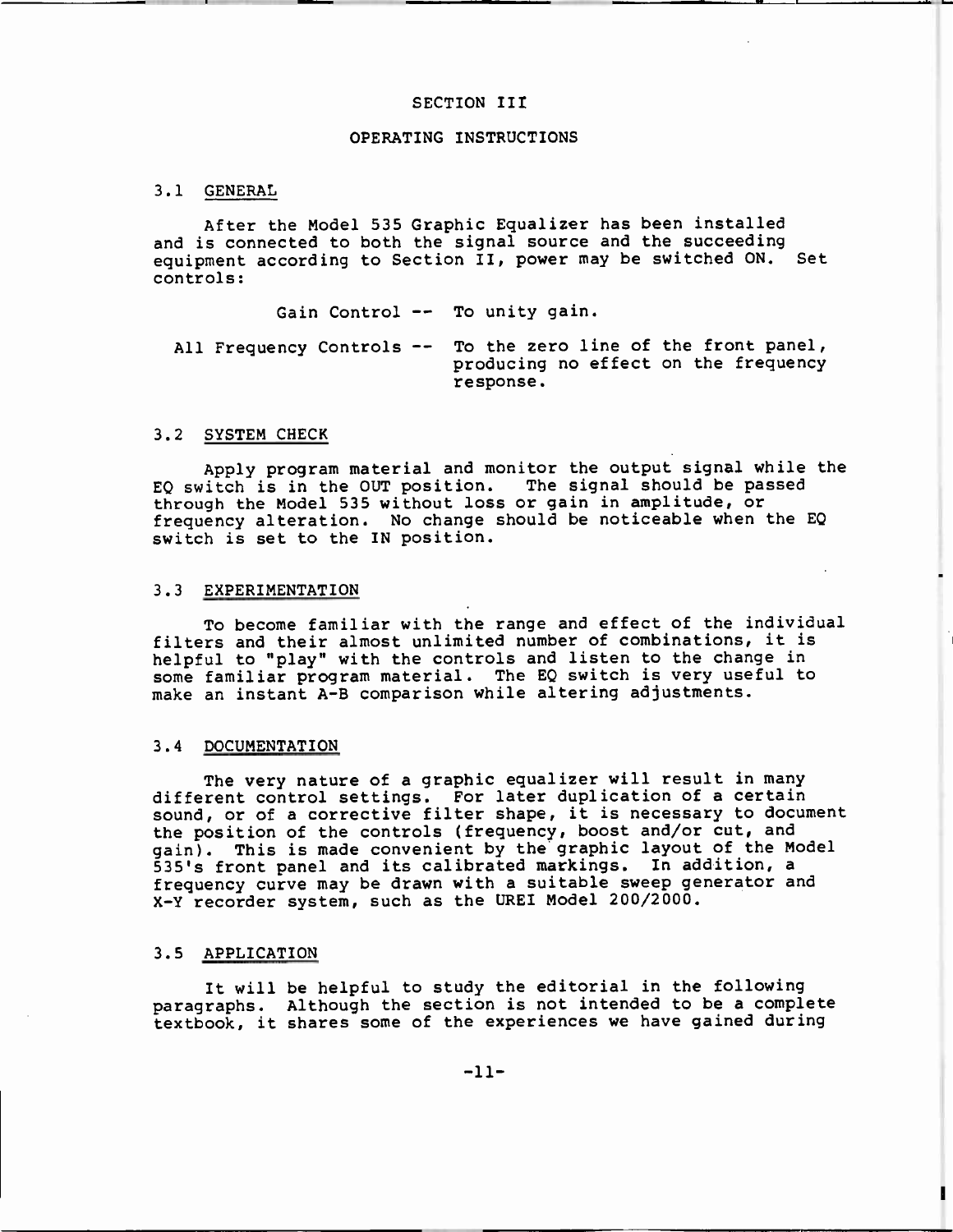the years our equalizers have been in use. Also, it should serve as a stimulant to experiment with the instrument. We believe that it is of primary importance for the user to know and understand the equipment and its capabilities. Some sections may not be of interest at this time, however it is beneficial to read through the entire text.

As in any other field, "practice is the key to success." Just as it is not reasonable to expect to get beautiful music out of a musical instrument the first time you play on it, it is also not reasonable to expect to immediately master the techniques necessary to adjust the Model 535 for the desired sound the first time you work with it.

Some of its many uses are listed below:

- (1) Recording studio frequency shaping of recorded material. The very low output noise and high signal handling capability make the Model 535 suitable for use in any studio situation.
- (2) Reduction of proximity effect due to close-talking use of cardioid microphones. A decrease of only 2 dB or so in the 200 to 400 Hz region may significantly improve the intelligibility of what otherwise would be a very "boomy" sound.
- (3) Elimination of excess high frequencies and sibilance, especially at high sound pressure levels. A slight reduction in level at <sup>8</sup>kHz may eliminate much of the harshness which is experienced when loudspeakers and amplifiers are operated close to their power limits.
- (4) Sound effect processing such as "Telephone Sound."
- (5) Room equalization.
- (6) Sound effects tapes for theatrical productions may be made through the Model 535 to ensure consistency of quality of the recorded material, and to pre-equalize for correct sound from the particular loudspeakers to be used. If the tapes are correctly equalized, adjustments during the show are reduced to volume adjustments and speaker selection. If the show goes on the road to some other auditorium, the Model 535 may be inserted in the line to account for different acoustics while retaining the original total balance of sounds from effect to effect.
- (7) Many sound systems are required to serve rooms in which different acoustic environments prevail in different areas: for example, the under balcony area of a theatre versus the bal cony area. For such installations, use of one half of a Model 535 for one area and the other half of a Model 535 for another area may allow for more consistent response throughout the room.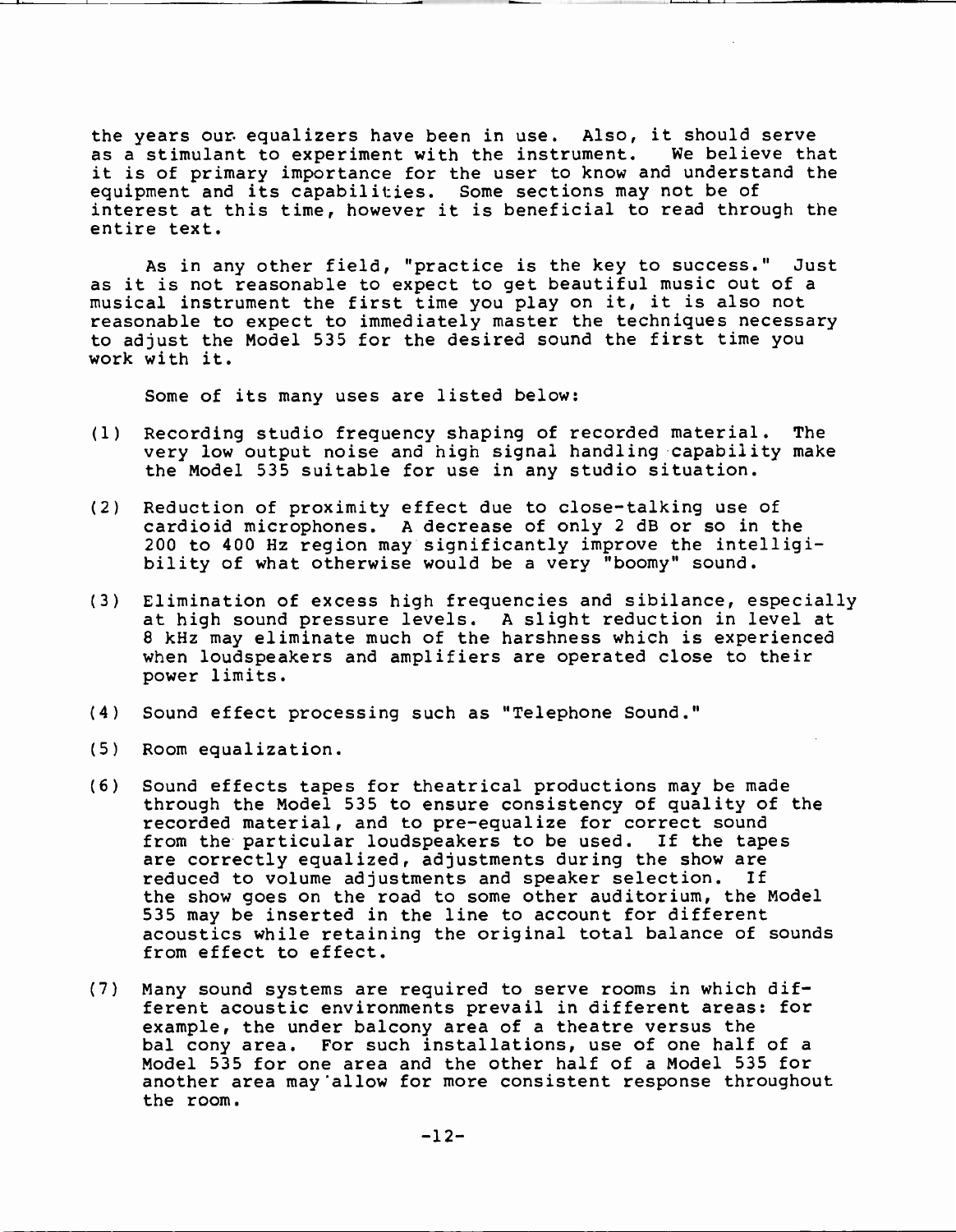# 3.5.1. OBJECTIVE MEASUREMENTS vs. SUBJECTIVE HEARING

Since the hearing process is subjective, each individual will have a different opinion of what constitutes "good sound" or "bad sound". Until science has found all the answers about the phenomenon of hearing, we will have to use the available tools to modify sound with a certain imprecision. This lack of ability to quantify the relationship which exists between the subjective response of the listener, and the objective measurements of amplitude-vs-frequency response, phase, distortion, etc., need not be a barrier to our efforts to "improve" the sounds that we hear.

We have a most sophisticated quality assessment mechanism which is specifically suited to do this job...the human ear. Therefore, the educated listener with good hearing will probably always be the standard of reference to decide if a sound has been accurately reproduced. However, accurate faithful reproduction is not always the goal, and in many circumstances it may not even be possible or desirable.

# 3.5.2. ADDITIONAL HINTS

The Model 535 Graphic Equalizer is a powerful tool for the audio engineer to modify, adjust, alter, enhance, destroy or reclaim the audio signal. The extreme result would be a sound that never existed before. In such instances, there are very few rules for what to do and what not to do with the equalizer controls...in creative equalization: whatever works is right.

It is good to begin the work in a controlled environment where there is enough time to experiment, and the freedom to do it "wrong" without offending someone else. Doing it the wrong way means to know what does not work! Start out with simple program material of various types and try to make it sound "better." Different program material will require different control settings.

Extreme filter settings are generally to be avoided. Of course special effects and corrective equalization of program material which must be saved may require such settings. The important thing is to avoid creating a new problem while correcting another.

Whenever a big notch in the frequency response of the filter is selected, it can cause important parts of the program material to be removed. It is possible to make adjacent notes on the musical scale differ considerably in level. If that's what is desired, fine. However, if you are trying to correct for problems which would better be dealt with by choice of microphone, microphone positioning, acoustic control, etc., you may run into trouble. The 535 (or any other such device) is not a lifesaver in an ocean of problems.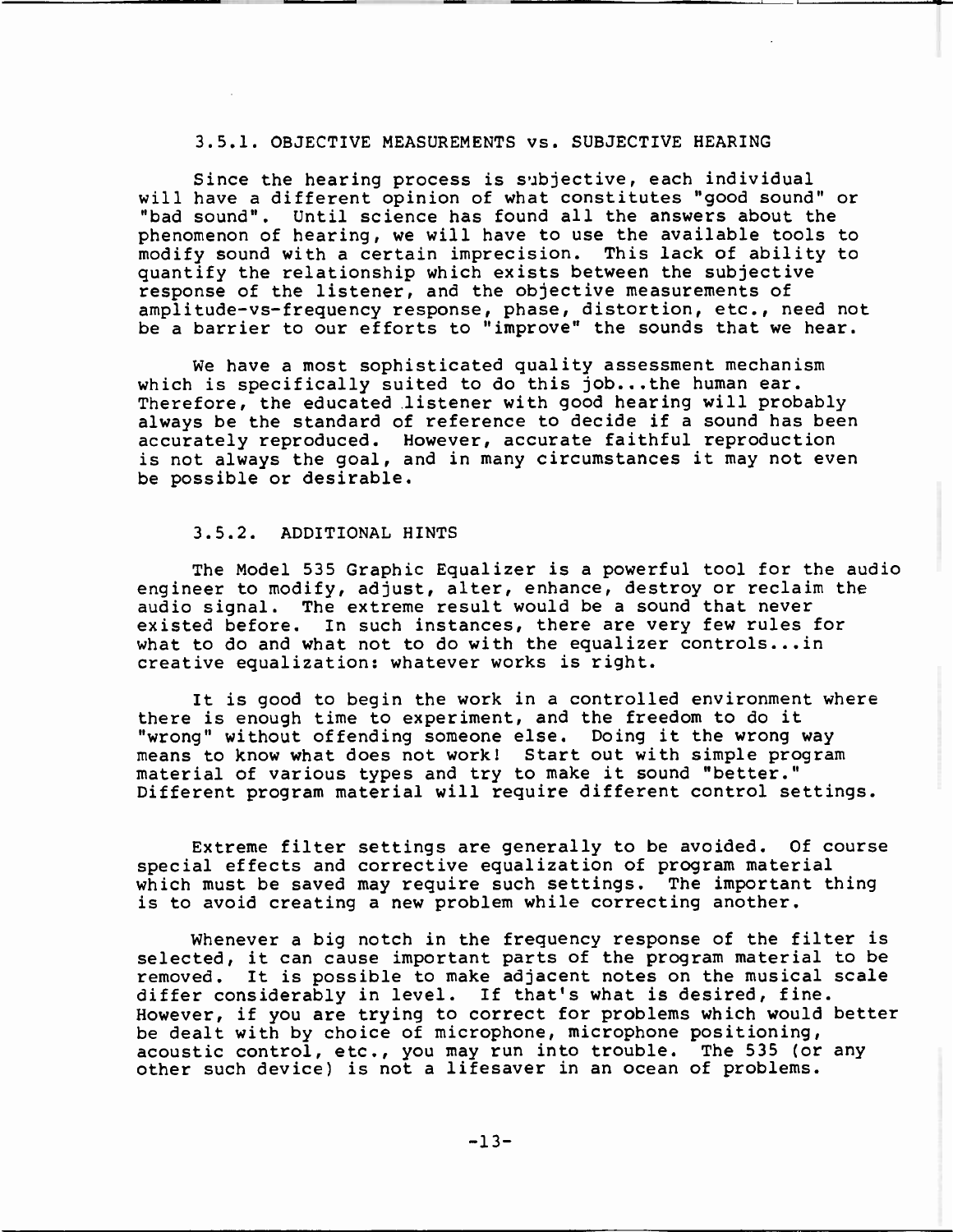### 3.5.3. SPECTRAL DISTRIBUTION IN THE AUDIO SIGNAL

It may seem obvious, but we'll point it out anyway; a major advantage of a graphic equalizer is to be able to see at a glance what the instrument is doing. The shape of the filter response is<br>apparent immediately from the positions of the slide controls. This apparent immediately from the positions of the slide controls. information, together with the knowledge of the spectral distribution of the program material, is very advantageous in arriving at a desired frequency response.

We can arbitrarily divide the audible frequency spectrum into four sections: bass, lower midrange, upper midrange, and high frequencies. When we are concerned with wide bandwidth program material, we should remember that each of these frequency bands is important for its contribution to a full and balanced sound. Lack of bass frequencies will make the sound thin, while too much will make it boom. The lower midrange, which provides much of the rich and mellow texture to music, may make the program material sound muffled if too abundant. The upper midrange is necessary for clarity and articulation, but gives the program a "canned" quality if overused. The high frequencies in excess create a harsh sound, but if balanced, give the audio program a spaciousness which it would not otherwise have.

#### 3.5.4. EQ SYSTEMS AND LIMITERS

The use of a compressor or limiter in the audio chain is frequently dictated by the system's headroom restraint, the dynamic range of program material, or aesthetic reasons. The question then arises, "do I put the limiter before or after the equalizer?" The answer is that generally the equalizer should be ahead of the limiter in the chain.

The equalizer, by its very nature, changes the frequency balance and harmonic relationships of the input signal. Frequencies that were greatest in amplitude at the input may not be so at the output. Conversely, some frequencies may be at a high level at the output due to the equalizer's action. The limiter, which is actuated by the level of the signal, should see the equalized or balanced signal.

The use of the equalizer prior to the limiter offers a further advantage, i.e., the program material may be equalized to optimize the limiter output by adjusting the input signal to the limiter.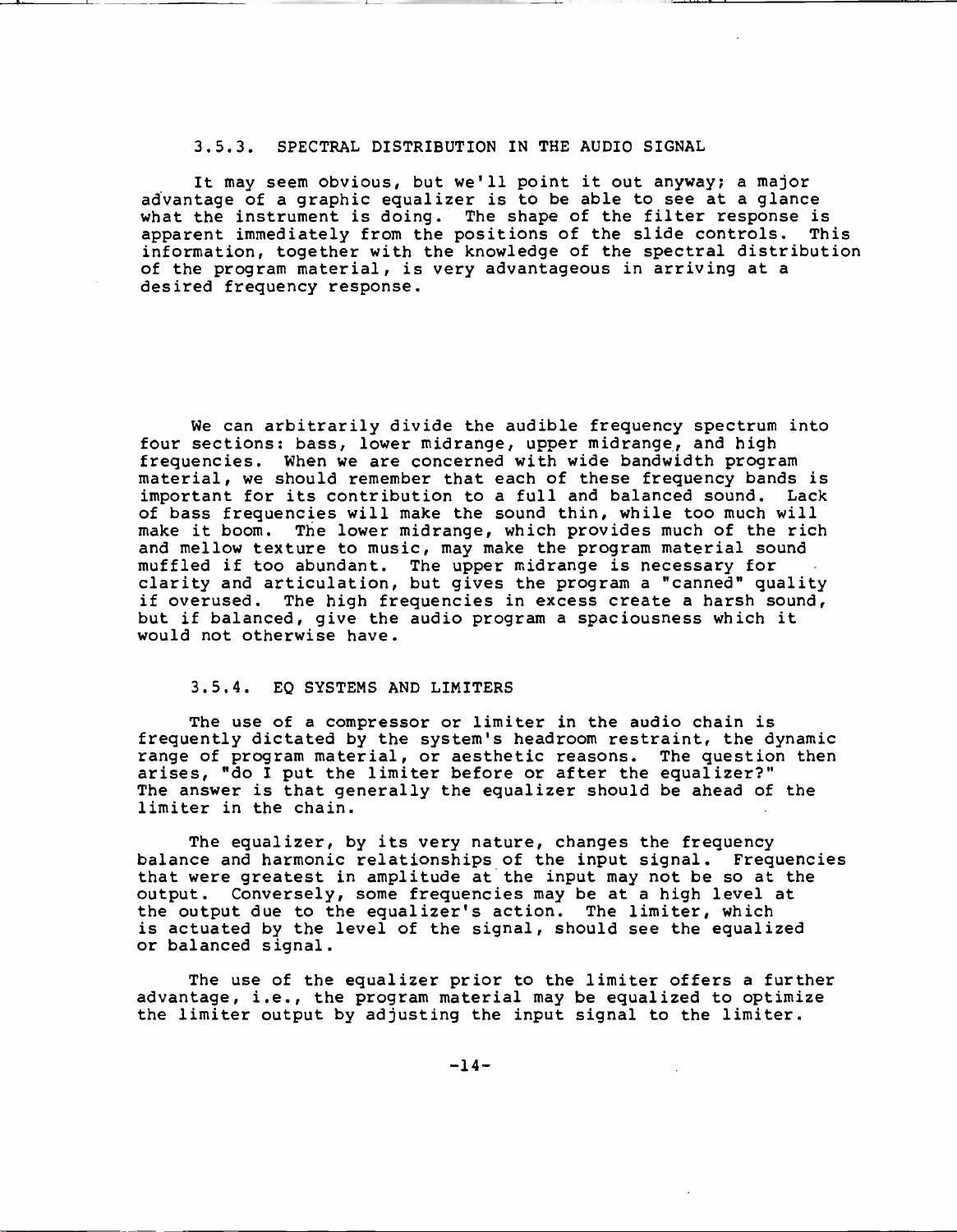As an example, if a recording has a large dynamic range and an excess of low frequencies, the equalizer would be able to reduce the level of the low frequencies fed to the limiter, thereby reducing the amount of limiting needed. It also enables the user to select a faster attack and release time on the limiter if needed for peak limiting. The excessive low frequencies would have restricted the speed at which the limiter could operate and still achieve the desired low distortion.

There are a few instances where the equalizer might be placed after the limiter, and that would be in a system where extreme uncontrollable dynamics are expected. These might otherwise overload the Model 535. However, these cases are very rare, and the exceptionally wide dynamic range of the 535 makes this situation even more unlikely.

### 3.6 DISCUSSION OF EQUALIZATION

The main reason for frequency response tailoring of audio systems is to compensate for response anomalies occurring in the system and its environment, and to adjust the system response curve to some desired shape. In some systems this means adjusting for best overall flatness of response through the entire audio range, and in other instances some different response shape is desirable.

Three important characteristics of audio systems may be improved by judicious application of corrective equalization techniques. They are:

- (1) DISTORTION OF FREQUENCY RESPONSE BALANCE. Sources of sound which may be amplified through a sound system start out with some specific frequency balance. If, in being processed through an audio system this balance is disturbed by variation in frequency response, then truly the sound has been distorted. For example, an instrument has a specific characteristic with regard to the levels of the various harmonics compared to the fundamental tone. If these signals are processed through an audio system with non-linear frequency response, then the resultant sound is simply not the distinctive sound which that instrument orignally produced.
- (2) SUSCEPTIBILITY TO FEEDBACK.

In public address and sound reinforcement systems, the maximum acoustic gain that may be obtained for a microphone in the vicinity of a loudspeaker which is part of that system, will be determined by the positive feedback loop created when sound from the loudspeaker enters the microphone, reinforcing the signal level until the system goes into oscillation. This positive feedback problem is aggravated if some frequencies in the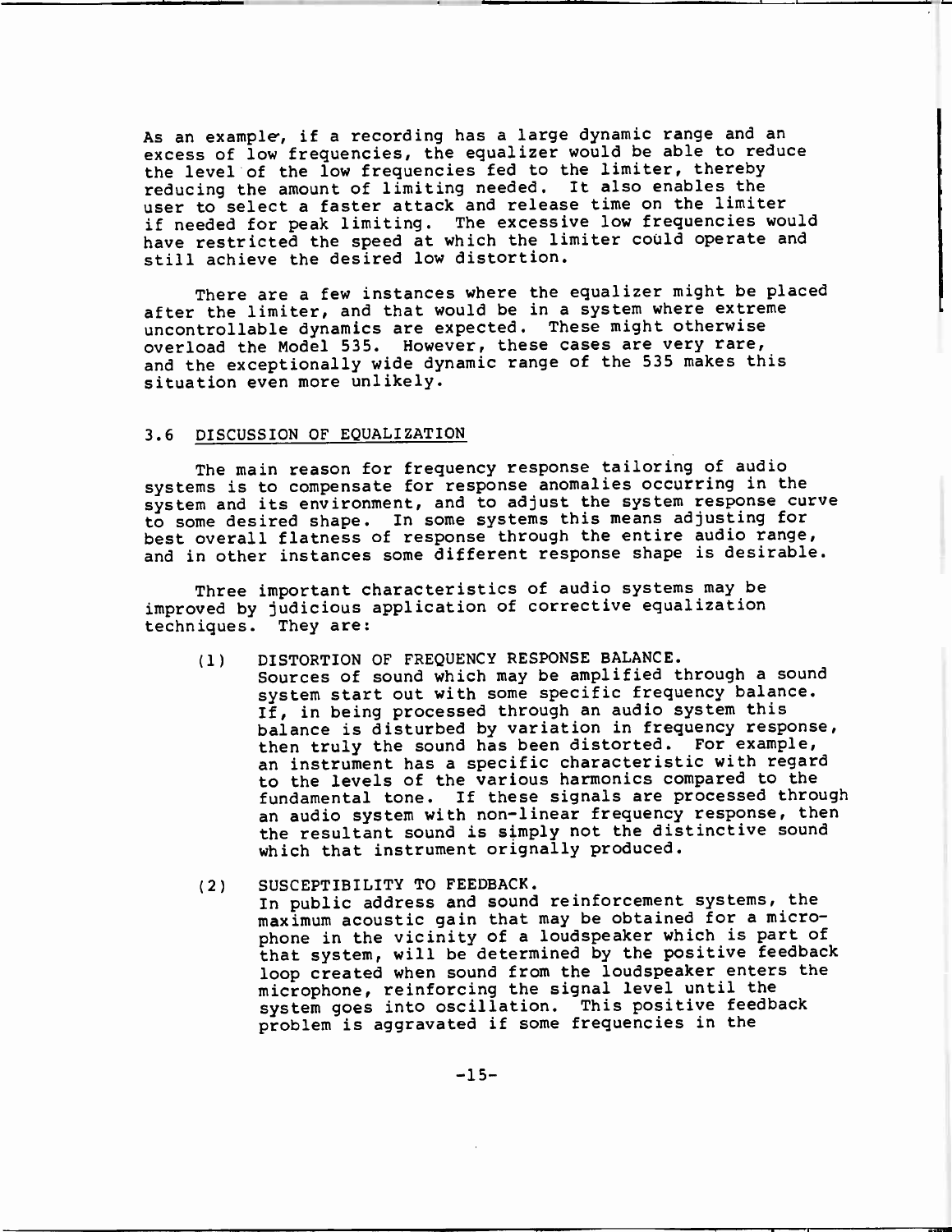audio range are reproduced at a higher level than the rest of the frequency band. If the level of these frequencies which are being reproduced at an exaggerated level can be reduced, then the sound system gain may be increased to some degree without feedback.

(3) INTELLIGIBILITY. For an audience in an auditorium to understand a

lecturer, or for a nightclub audience to hear the words which a vocalist is singing, there are two important requirements:

- (a) The sound level of the source must be sufficiently loud as to be heard clearly and not masked by other sounds which may be present in the listening environment.
- (b) The sound which the listener hears must be intelligible to him. It should not be distorted or garbled. There are a number of causes for poor intelligibility in a sound system. Among them are: amplifier or speaker distortion, frequency band masking, improper balance of direct and reverberant fields, and inadequate projection of the higher frequencies which are necessary for the recognition of words. The frequency band from approximately <sup>1</sup>kHz to 5 kHz is very important to the recognition of sibilant and consonant sounds, and if the sound system has inadequate output in this frequency band, or if other bands have considerably greater output which "cover up" the sounds in the intelligibility band, the words may simply not be understood. Equalization is very helpful to correct some of these problems.

The remainder of this section is concerned with a general description of the equalization process and some suggestions for successful application of the Model 535 are given. Techniques are continuously being improved upon, therefore this discussion should be considered only as a starting point for those who are new to the field, and as a general review for those who are already proficient in the methods used.

Those interested in more complete information on the general subject of sound system design and corrective equalization are encouraged to study specialized literature\* and/or participate in seminars dedicated to audio acoustics, etc.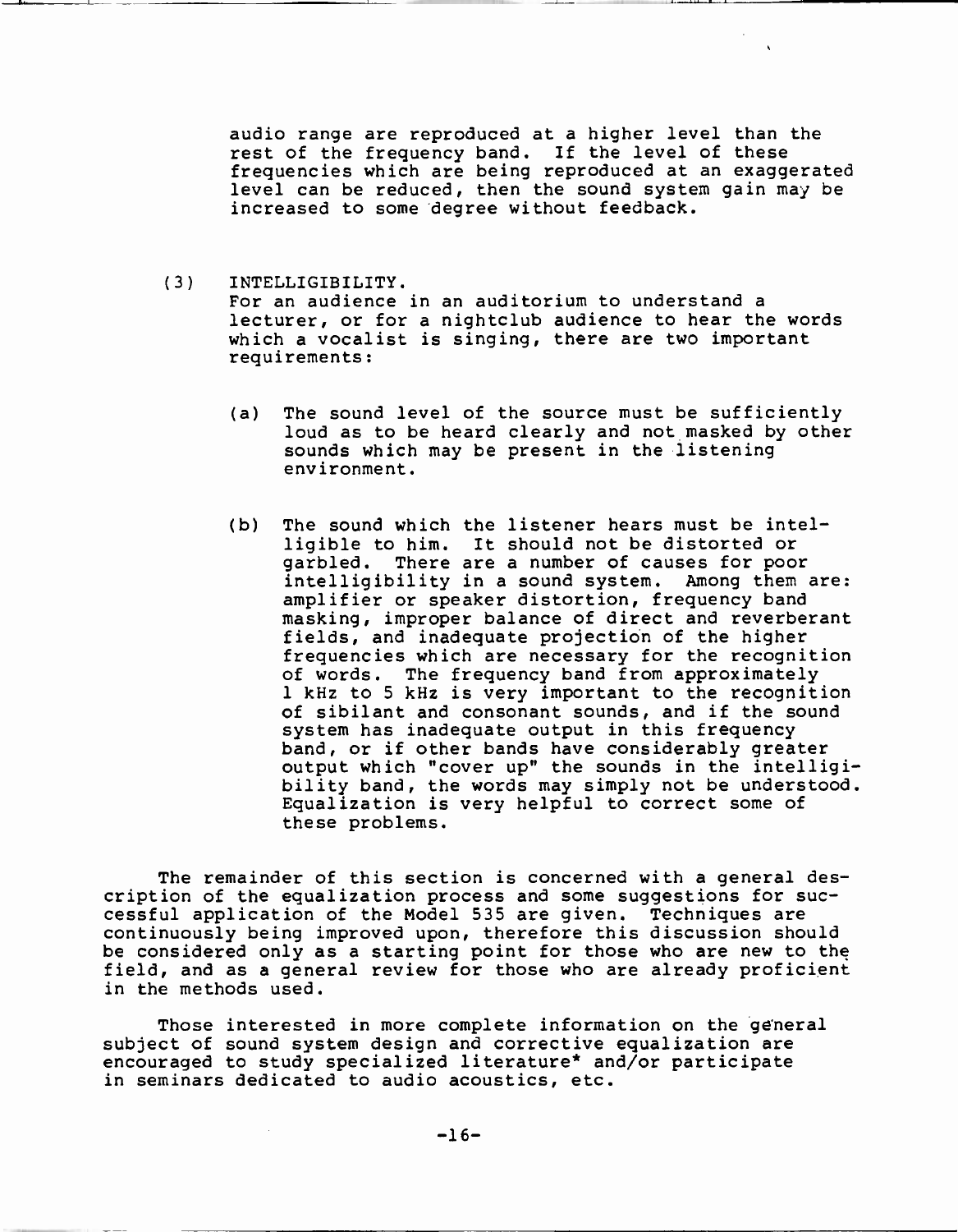An excellent series of continuing seminars are conducted in various cities by Don and Carolyn Davis. For further information, and a schedule of their regular seminars, contact:

> "Synergetic Audio Concepts" P.O. Box 669 San Juan Capistrano, CA 92693

#### 3.6.1 BEFORE EQUALIZATION

Corrective equalization is only one of the solutions to the problems faced by designers or users of audio systems. Applied correctly, it is a powerful tool; but if it is assumed to be a cureall without careful consideration of other possible alternatives, results may be disappointing. If the sound system is not thoroughly checked out before equalization procedures are attempted, much time may be wasted. Therefore we feel that it is important to mention <sup>a</sup>few of the tests which should be made prior to the start of corrective room equalization. The list is not intended to be exhaustive, rather to point out that unless you know what the sound system IS doing, you may find it difficult (if not impossible) to make it do what it SHOULD do.

<sup>A</sup>PARTIAL CHECK-LIST OF PROCEDURES BEFORE EQUALIZATION:

- (1) At normal operating levels, check the frequency response and the signal-to-noise and distortion characteristics of the individual components of the system and the system as a whole.
- (2) Check phasing (polarity) of signal lines from all inputs through to the amplifier outputs.
- (3) Check loudspeakers to see that all units function, that there are no rattles due to loose screws or units poorly attached to walls. Check phasing of all loudspeakers, even of the several drivers within one cabinet. Check loudspeaker aiming.
- (4) Check phasing of all microphones.

Sound System Engineering, by Don and Carolyn Davis, Published by Howard W. Sams, Inc., Indianapolis, Indiana 46268, Copyright 1975.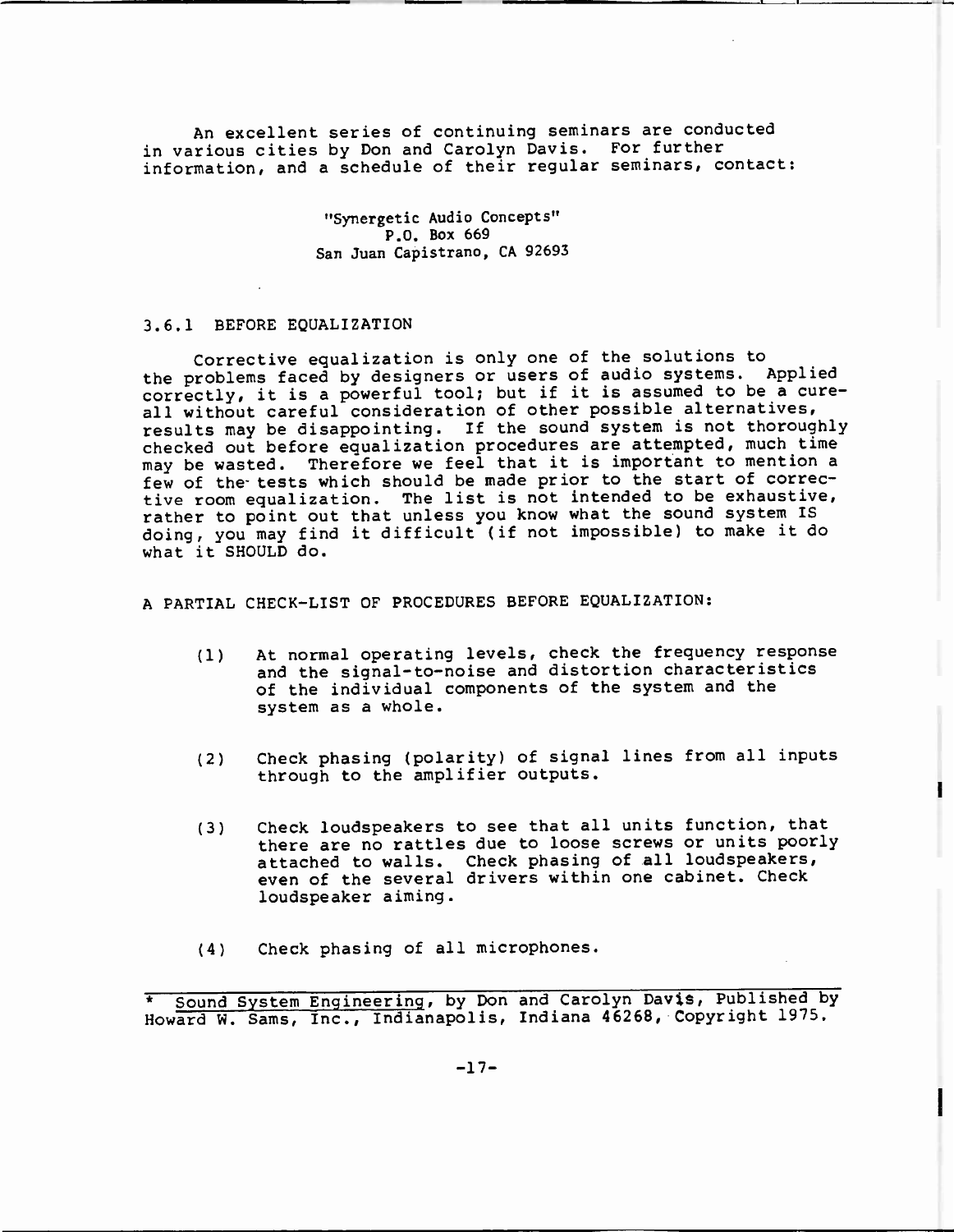- (5) Check that all electronic components of the system are connected correctly, that correct signal levels are observed, that loads are where they should be and not where they should not be. Check the system for oscillations, R.E. interference, and hum.
- (6) Make sure you have a good system ground, and that shielding and grounding are done in accordance with good practices.
- (7) Make sure that the AC electrical power to the system is of good quality, adequately protected, and that the wire size is sufficiently large to avoid excessive voltage drop when large amounts of power are drawn.

## 3.6.2 MEASUREMENT TECHNIQUES

Several different methods are in use to measure the frequency response characteristic of a sound system in its acoustic environment:

- (1) Pink noise, measured in 1/3 -octave bands and displayed on a real-time spectrum analyzer or suitable LED-display.
- (2) Swept sine waves, measured on an audio voltmeter or plotted on a graphic recorder.
- (3) Swept sine waves, frequency modulated with a constant percentage bandwidth (Warble Tone) generated and plotted with the UREI 200/2000 Recorder system.
- (4) Pulsed signals, generated and measured with the UREI SONIPULSE'" system.
- (5) Other methods, as for example "Time Delay Spectrometry," are in the development stage and may become important alternate solutions in the future.

Basically, all of the measurement methods are similar in technique, differing only in hardware. They all involve generating <sup>a</sup>known quantity of audio signal, transmitting it through the sound system, and reading the results through a calibrated microphone and readout device. The results will closely resemble each other if comparative measurements are made, presuming correct application of the various methods.

The microphone is located in the listening area, and its position is changed to see if there are response variations in different locations. The response variations are then averaged together to make what is called the RAW HOUSE CURVE (Figure 6). Corrective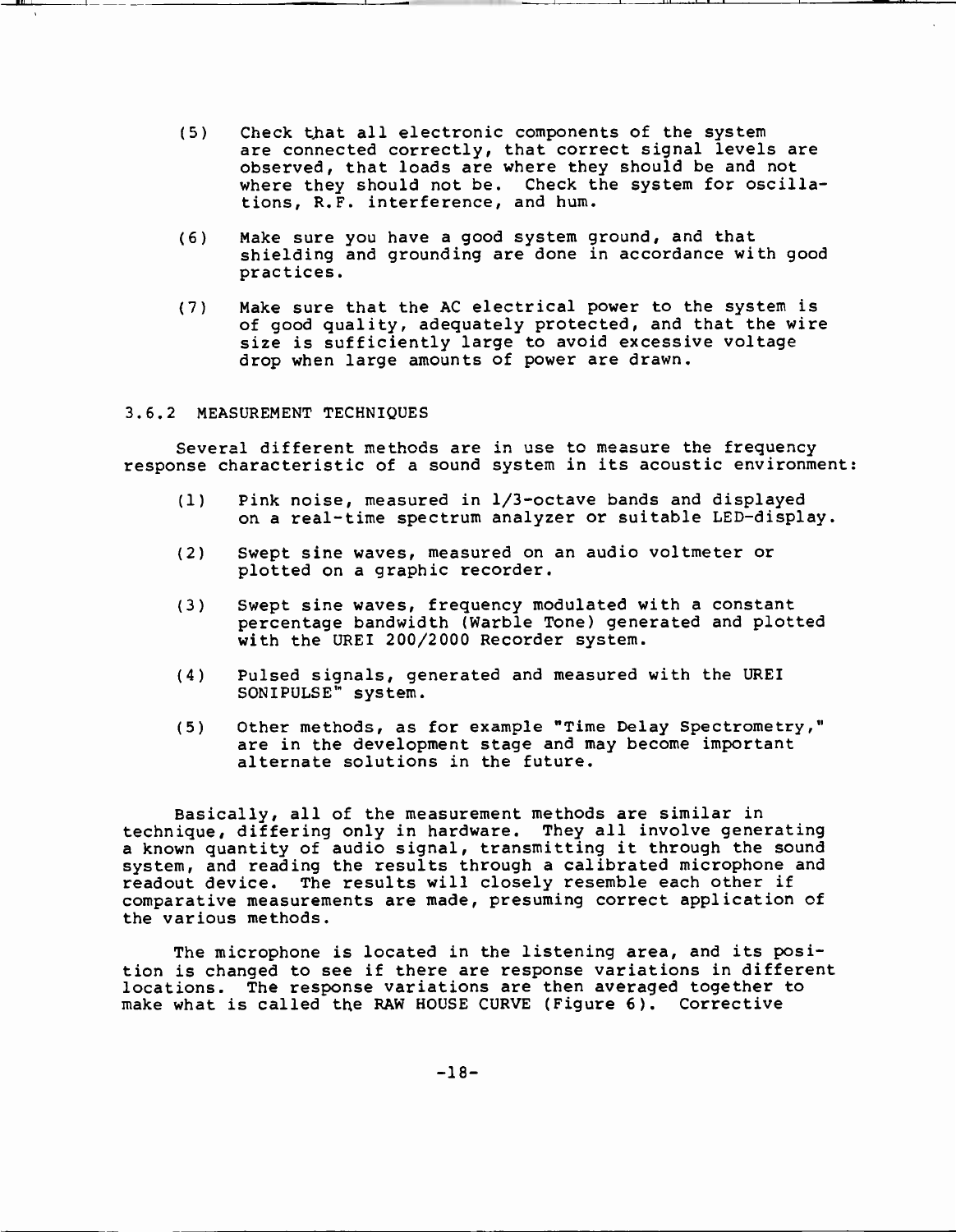equalization procedures are based on this curve. Many problems associated with level balance between multiple speakers in large areas, acoustic deficiencies, and speaker aiming and locating faults will show up on the curves taken in various locations in the listening area. For good results, these faults should be corrected by re-balancing of levels and re-aiming or relocating speakers -not by equalization. In a system which uses the electronic crossover with a biamplified configuration, the balance should be checked and adjusted between low and high frequencies and between speakers covering different parts of the listening area.

#### 3.6.3 ADJUSTMENT OF EQUALIZERS

Room equalization is performed as a series of approximations of control settings. Looking at the sample RAW HOUSE CURVE in Figure 6, we can infer that if an inverse electrical response curve were placed in the audio chain that the result would be a flat frequency response.



FIGURE 6. TYPICAL RAW HOUSE CURVE OBTAINED FROM SONIPULSE" MEASUREMENTS.

The octave graphic graphic equalizer is the tool with which this inverse curve is approximated. Because there are combining effects between adjacent filters, it is necessary to make settings on the equalizer and then to re-check the room response to see if the adjustments were correct. Additional adjustments and measurements may be made until the desired results are obtained.

# 3.6.4 SOME PROBLEMS WITH CORRECTIVE ROOM EQ

As stated earlier, the process of corrective equalization of sound systems is not a cure-all. There are some rooms which, because of very long reverberation times and poor acoustic configuration, cannot be significantly improved. There are a few others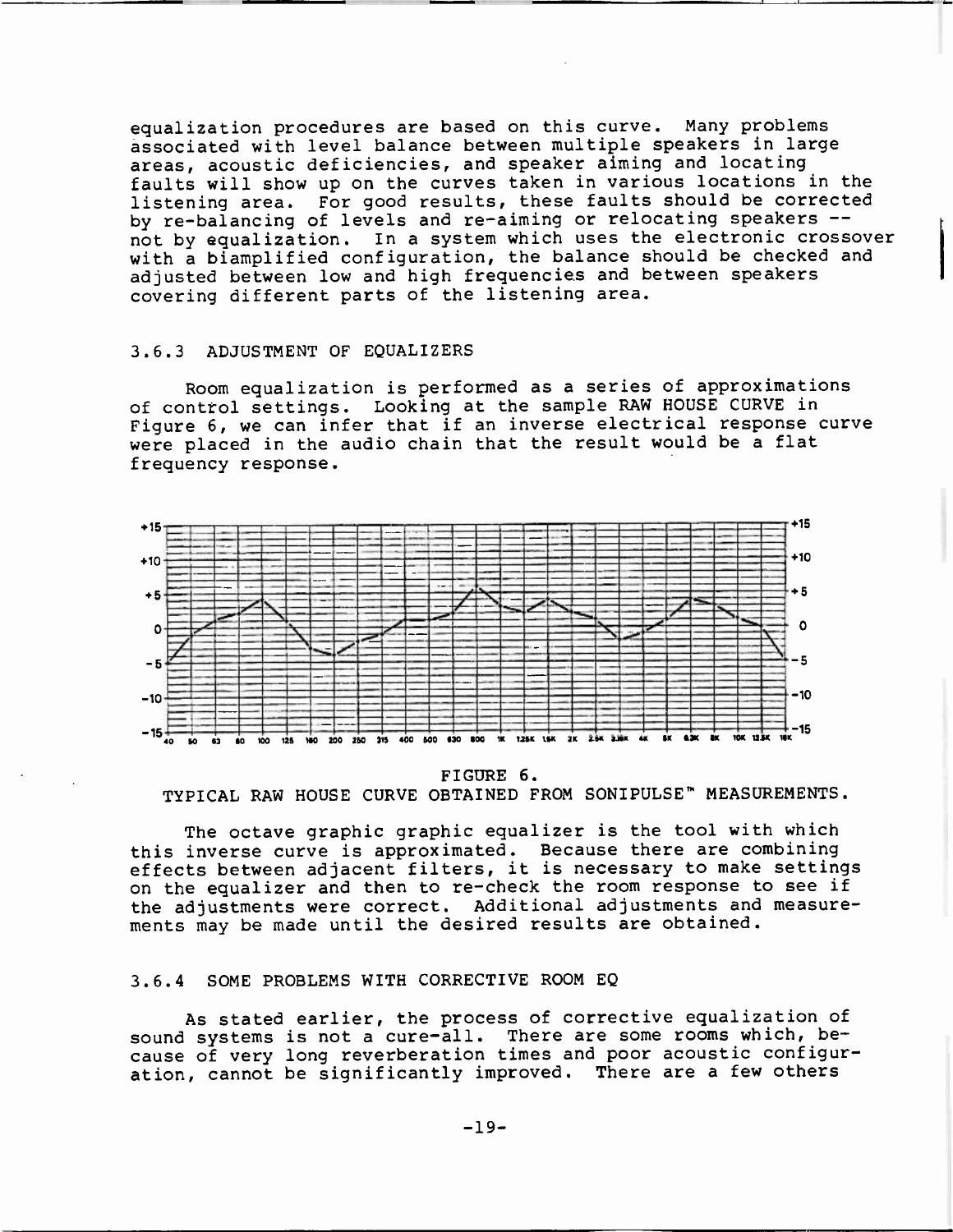in which the acoustics and the sound system are already so well balanced that there is little need for correction. It is for the majority of situations which lie between unsolvable and relatively perfect that corrective equalization is intended.

Many of the problems that people seem to have when performing corrective equalization stem from a tendency to "overkill." It has been found in practice that it is not desirable to attempt to equalize to the "last dB" all minor anomalies in the response of an acoustical system, as this often results in an artificial or processed sound. Also, it sometimes requires extreme filter settings with introduction of unwanted phase shift, which may cause more problems than the EQ solves. In general, if the final results are within <sup>a</sup>3 dB envelope of the desired theoretical values, the equalization should be considered successful.

Attention should also be given to the fact that different frequencies are attenuated differently when traveling through air. As the distance between the sound source and the listening position (or position of the measuring microphone) increases, it is natural for high frequencies to be attenuated more. Therefore, if equalization is adjusted to create a perfectly "flat" response, particularly throughout a large room, the resulting sound will be excessively bright. A house curve which produces a natural response in sound systems is subjective and a matter of personal preference, as well as a function of the primary use of the location. However, a flat response up to about 3 kHz and then an attenuation of 3 dB per octave above 3 kHz is frequently used in sound reinforcement. In recording studios and monitoring rooms, the response is usually flat to higher frequencies.

Widely disparate settings of adjacent controls should be avoided if at all possible. A control panel in which adjacent adjustment knobs are 8 to 10 dB apart may look interesting, but the resultant sound will not be natural. It is good to remember that the trained human ear is still the ultimate judge of any equalization.

# 3.6.5 FEEDBACK SUPPRESSION

An improvement of a system's tendency to feedback should be attempted after the general equalization of the frequency response is performed. The result will be a higher amplifier gain setting<br>than was possible before feedback suppression. Remember: an improvement of 3 dB is equal to twice the previously available power. To prevent ringing, it is best to adjust the gain at least 3 dB below the threshold of feedback.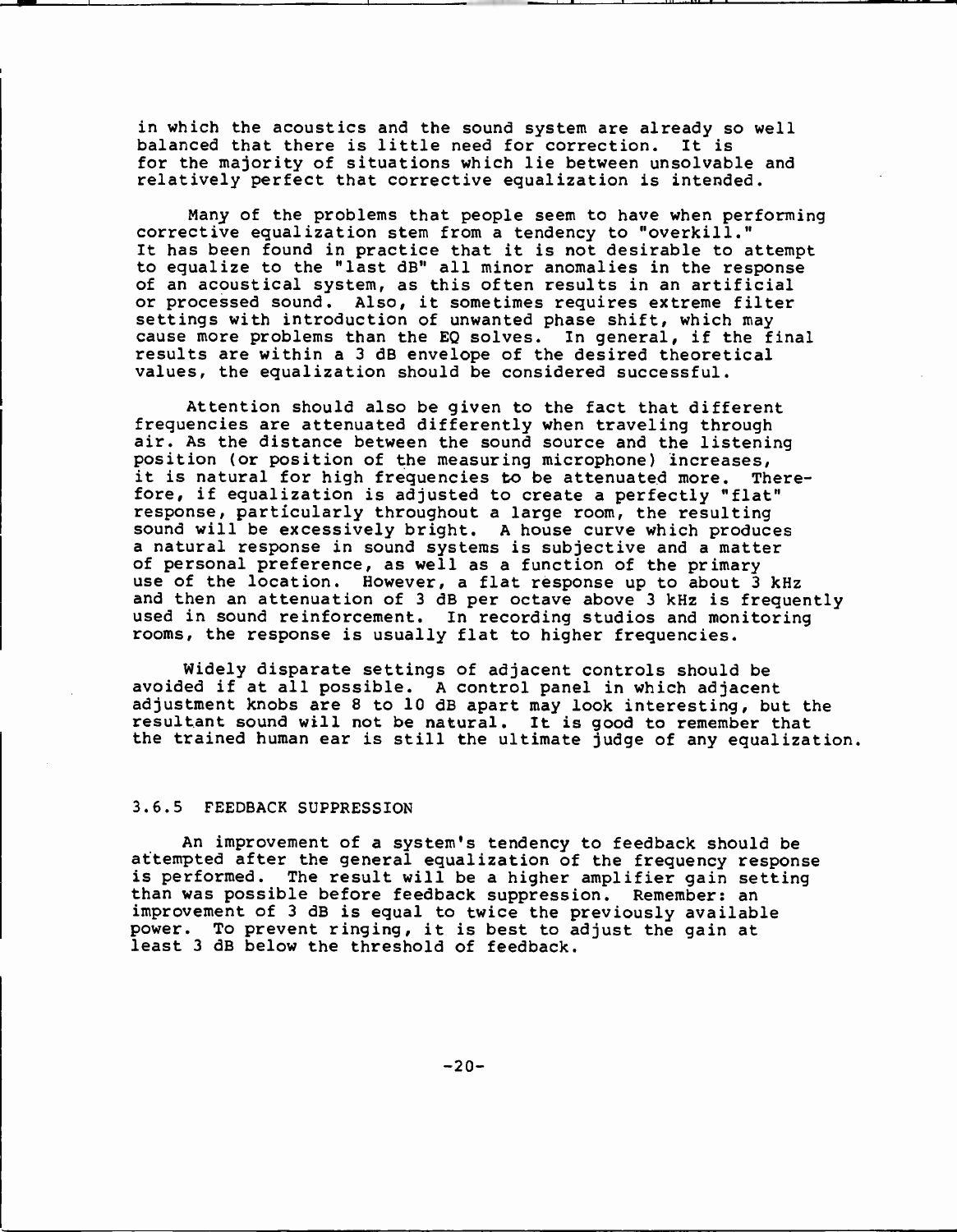#### 3.7 GAIN STRUCTURE AND SIGNAL-TO-NOISE

Only the correct gain structure throughout the entire audio system will enable the user to take advantage of the optimum signal-to-noise ratio built into the individual components. In this discussion, the matching between the equalizer and a following power amplifier is considered.

The Model 535 was designed for an average signal level at its input of approximately  $\overline{0}$  dB (Ref. 0.775  $\overline{V}$  rms). This guarantees 20 dB of headroom; that is, peaks may be 20 dB above the average level before any clipping could occur. Residual output noise from the Model 535 is 90 dB below the average signal level, or >110 dB below maximum output level, and therefore inaudible.

The specification of the power amplifier may state an input sensitivity of 0.775 volts (0 dB) for maximum output power. This means that any signal level which is greater than 0 dB causes overload of the amplifier. As stated before, the maximum output level from the equalizer may have peak values of approximately +20 dB. Obviously, the equipment is not properly matched!

Two solutions shall be discussed:

- (1) We reduce the level through the equalizer to -20 dB average signal level. This value is safe to provide us with 20 dB of headroom in the power amplifier. At the same time, however, we reduce our signal-to-noise ratio. As was mentioned before, the residual noise from the equalizer is 90 dB below a 0 dB reference level. If our average signal level is -20 dB, only 70 dB of signal-to-noise ratio remains, which may be adequate, but is a limitation.
- (2) A better solution would be to leave the average signal level through the equalizer at the optimum level of 0 dB, but add a 20 dB attenuator between its output and the power amplifier's input. This reduces the average signal level and the residual noise from the equalizer (and other possible sources). The original 90 dB below average signals or 110 dB below peak signals is maintained. In many cases the gain control of the power amplifier may be used as the suggested attenuator (so long as an input stage in the power amplifier will not be overdriven).

 $-21-$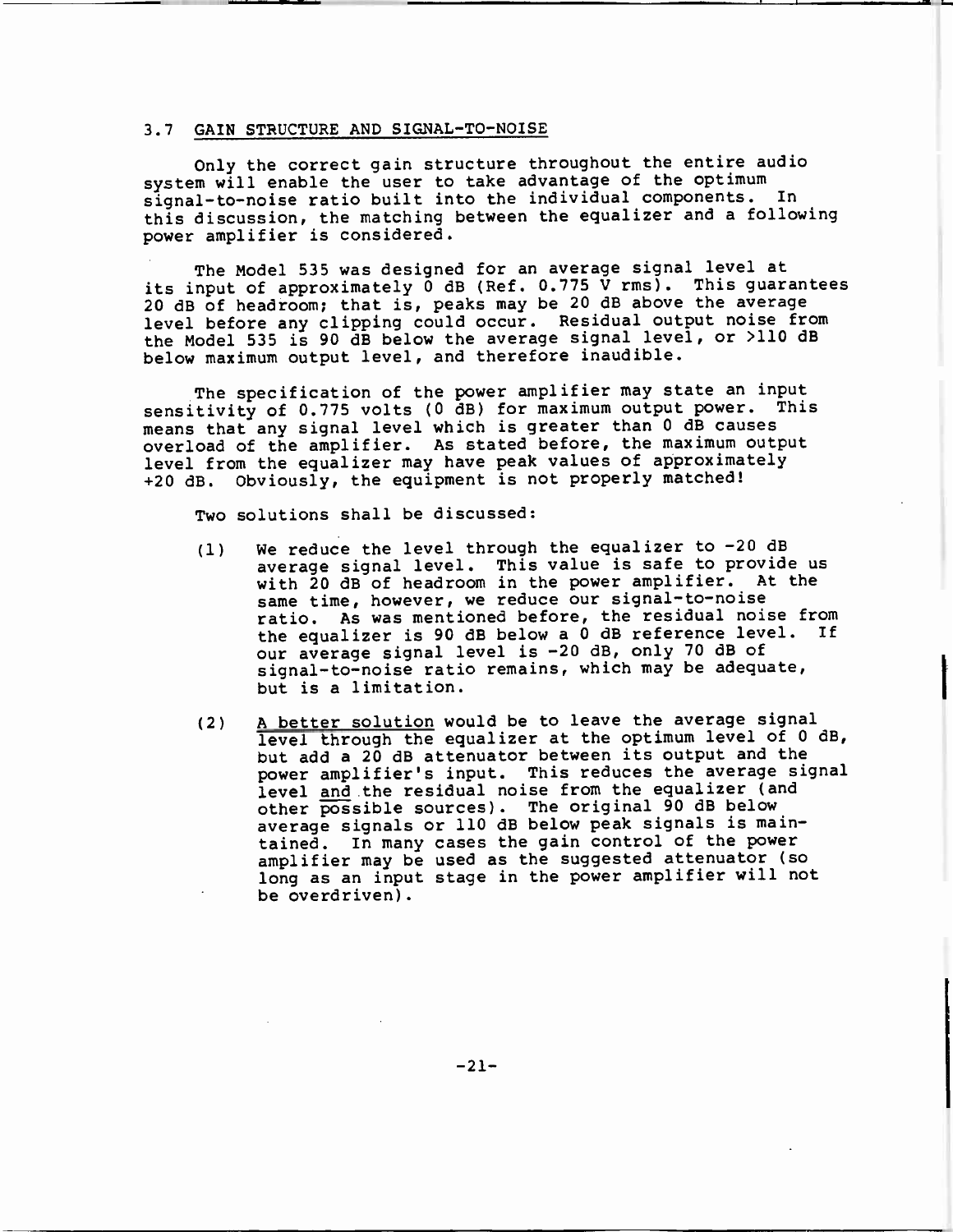# 3.8 INPUT LEVEL

If the equalization controls are in the flat position or attenuated, no special care is necessary with regard to input signal level other than keeping it below +20 dB (Ref. 0.775 V rms). However, if any of the controls are adjusted for boost, then it must be remembered that at the frequencies affected by that control the gain of the equalizer becomes greater, and the maximum input signal level which is allowable at those frequencies is reduced by the amount of boost at those frequencies.

At moderate amounts of boost, this should not present a problem, but if, for example, all controls are in full boost, some frequencies will be boosted as much as 20 dB due to the combining effect of adjacent filters. Under such circumstances, the signal should be reduced with the Gain control to a safe level to avoid overload.

# 3.9 OVERLOAD INDICATOR

Overload conditions are monitored throughout the equalizer. The LED flashes ON when peak signals approach the clipping level in any part of the circuit. It will remain ON long enough to be seen even if the excess signal is only a brief transient. To avoid audible distortion, when the LED indicator flashes more than occasionally, the signal level must be lowered.

A listening test may show that the LED flashes before distortion is audible. This may be due to high amplitude, short duration transients, and you may never hear the resulting overload, depending on program material, listening conditions, and yes, even your own ears. Therefore the overload LED, like all such indicators, should not be ignored.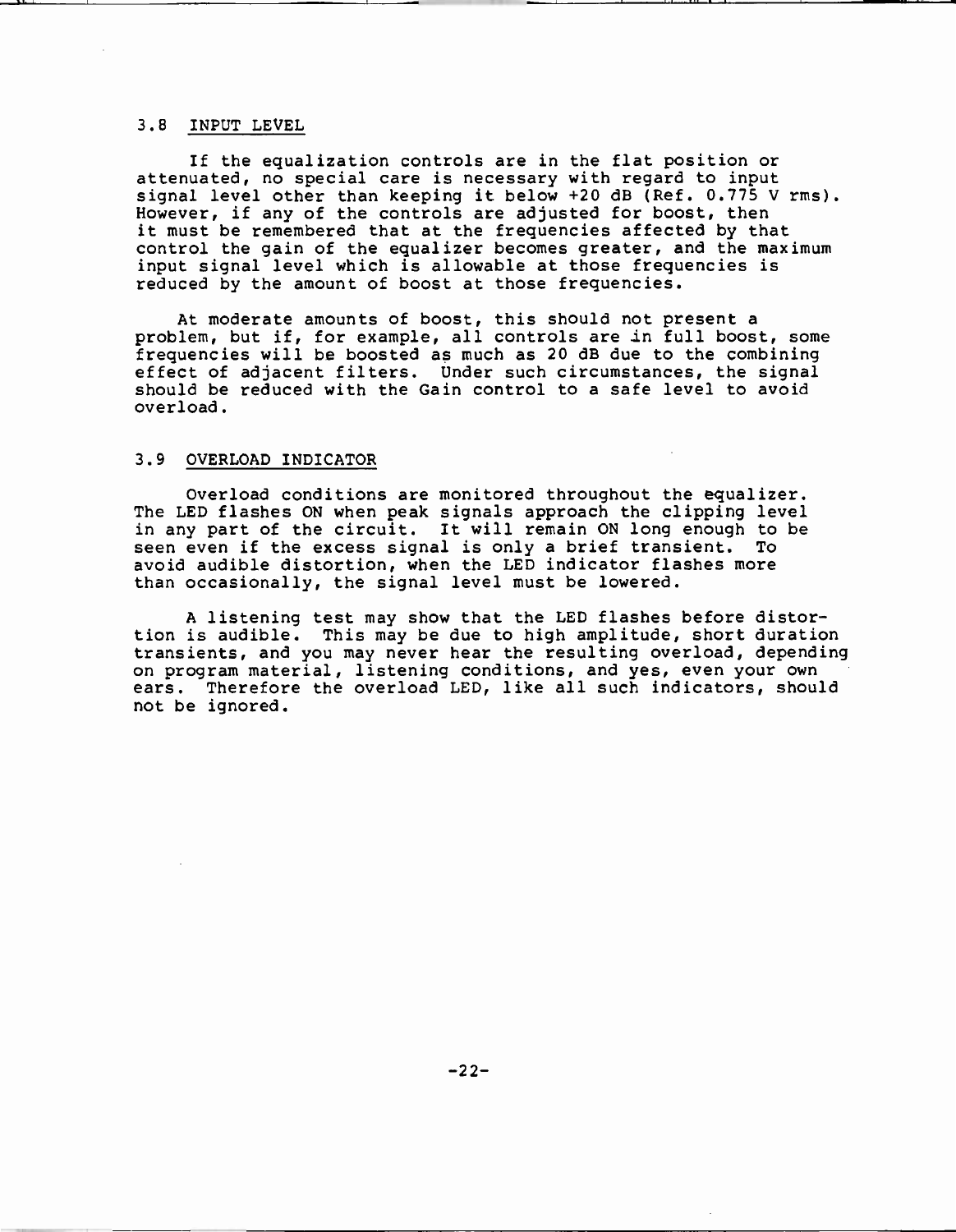## SECTION IV

#### THEORY OF OPERATION

#### 4.1 GENERAL

This section provides a generalized description of the 535 circuitry, and should be used in conjunction with the schematic at the end of the manual.

### 4.2 INPUT AMPLIFIER

The signal is applied to a differential input amplifier (IC 1, sections A and D). The input accepts either balanced or unbalanced sources (see also Installation, section 2.5). Common mode rejection is factory adjusted with R1 and is typically better than 40 dB.

#### 4.3 GAIN AMPLIFIER

IC 1B is a variable gain amplifier providing -15 to +15 dB of gain. Thus the stage has a gain range of 30 dB, allowing system gain from -10 to +20 dB.

# 4.4 GRAPHIC EQUALIZER

#### 4.4.1 GENERAL

The Graphic Equalizer consists of 10 L-C-R band filters tuned to ISO center frequencies (IC 2A, B, C, D, 3C, D, 4A, B, C, D). Switch S1 selects either the input to or the output from this section as the input to the Output Amplifier.

#### 4.4.2 FILTERS

The output of the gain amplifier is connected to the filter amplifiers IC 3A, B, and 5B. Each of the filter amplifiers is connected to a group of L-C-R filters. (Refer to Figure 7, next page.)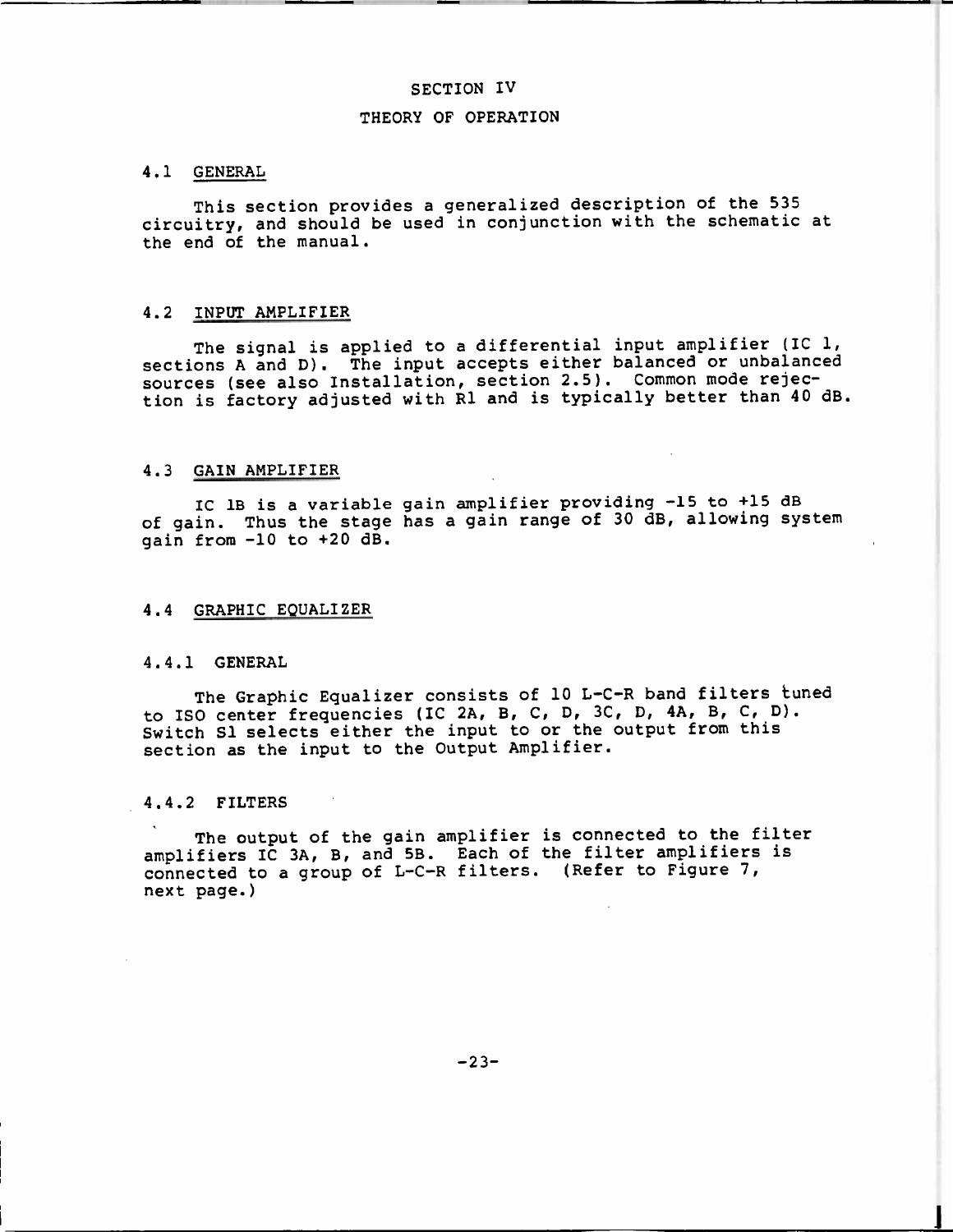

FIGURE 7. TYPICAL FILTER SCHEMATIC.

The filter amplifier is connected as a unity gain follower because R1 and R2 are equal. With the potentiometer connected as shown, consider the result if the wiper of the pot were connected to AC ground. As the wiper is moved towards the positive input of the filter amplifier, a voltage division of the input signal takes place, thus reducing the output of the amplifier. As the wiper of the pot is moved towards the negative input of the filter amplifier, <sup>a</sup>voltage division takes place also, but this voltage division is of the negative feedback; thus, as the impedance at the negative input of the amplifier is decreased, the voltage at the output of the amplifier is increased. With the control at midpoint, any voltage division occurs equally in the input signal and feedback signal, and the filter amplifier is once again a unity gain follower.

In the Model 535, the wiper of the potentiometer is connected to a synthesized series L-C circuit in which component values have been chosen to resonate at a given frequency and with a "Q" of 1 at approximately 8 dB of boost or cut. Because the wiper of the pot is connected to AC ground through the L-C network, the voltage division which takes place in the filter amplifier is effective only for the frequencies in the band covered by the individual L-C network. A total of 10 such L-C-R networks are used in the Model 535.

 $-24-$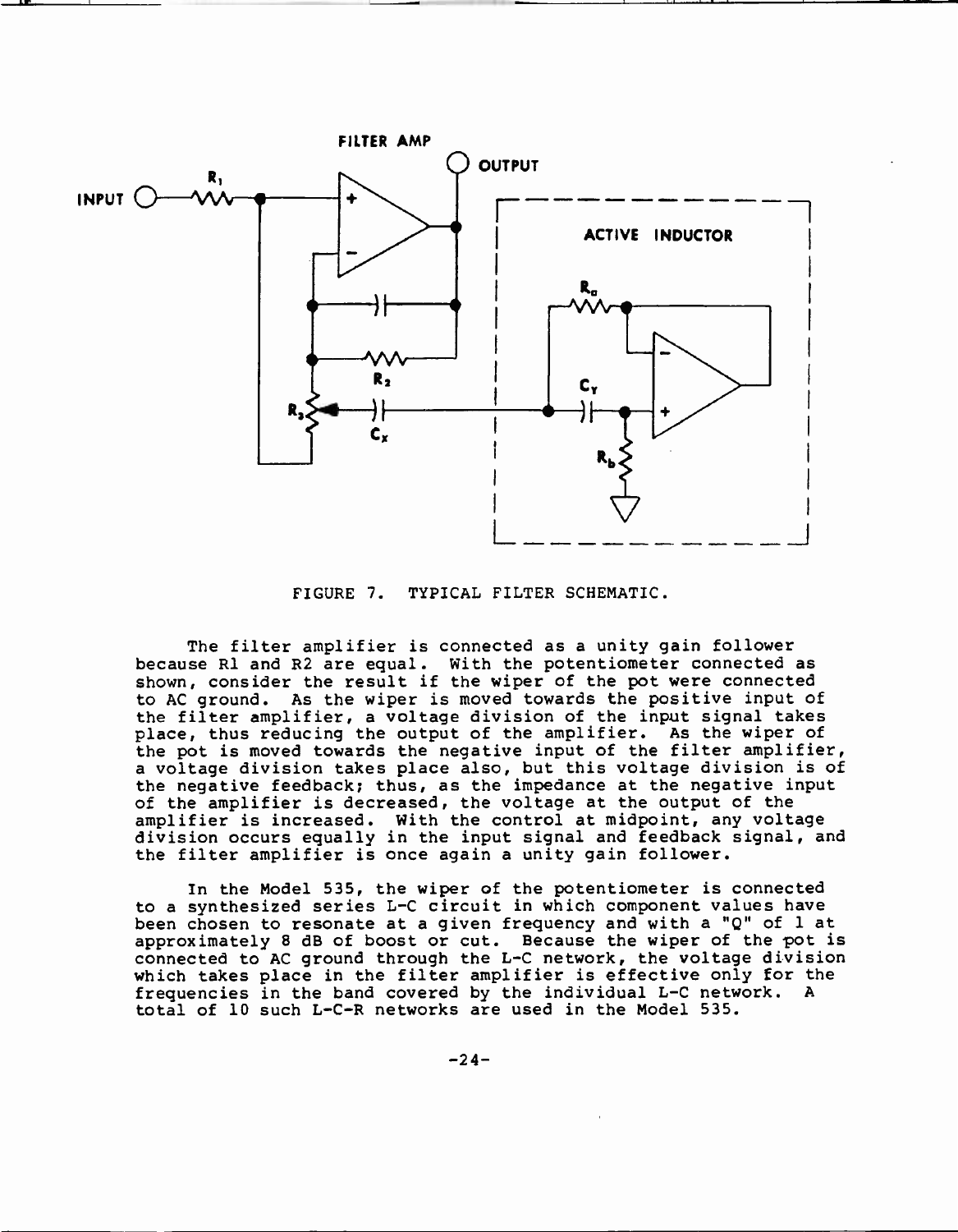#### 4.4.3 THE ACTIVE INDUCTOR

The Model 535 does not use conventional coils to form its L-C-R networks. Rather, the inductors are synthesized through the use of a circuit known as an active inductor, as shown in Figure 7. To understand the operation of this circuit, examine the frequency response characteristic of a capacitor, as shown in Figure 8 (a) below.



CURRENT FLOW THROUGH CAPACITOR VERSUS FREQUENCY CURRENT FLOW THROUGH CURRENT FLOW THROUGH<br>INDUCTOR VERSUS FREQUENCY SERIES L-C VERSUS FREQU

SERIES L-C VERSUS FREQUENCY

FIGURE 8. CURRENT FLOW VERSUS FREQUENCY CHARACTERISTICS FOR A CAPACITOR, AN INDUCTOR, AND THE TWO IN SERIES.

As frequency increases, capacitive reactance decreases and more current flows through the capacitor. An inductor, as seen in Figure 8 (b), functions in just the opposite manner; as frequency increases, inductive reactance increases and less current flows through the inductor. The active inductor circuit uses a capacitor and an operational amplifier to simulate the action of an inductor. If we remove capacitor Cy from the circuit in Figure 7, we see that current flows into the circuit through resistor Ra to the virtual ground of the operational amplifier output. If we now return capacitor Cy to the circuit we see that with increase in frequency the current flow through the capacitor will increase. This increase in current flow will be seen as an increase in voltage across resistor Rb, which will be reflected in an increase in output voltage of the operational amplifier. This increased voltage results in a decrease in current flow through resistor Ra. This change in current flow through resistor Ra follows the plot in Figure 8 (b), which is that of an inductor. The current flow through the active inductor in series with capacitor Cx is seen in Figure 8 (c), in which the peak current is achieved when the inductive reactance of the active inductor equals the capacitive reactance of the capacitor; this point is the resonant frequency of the circuit.

 $-25-$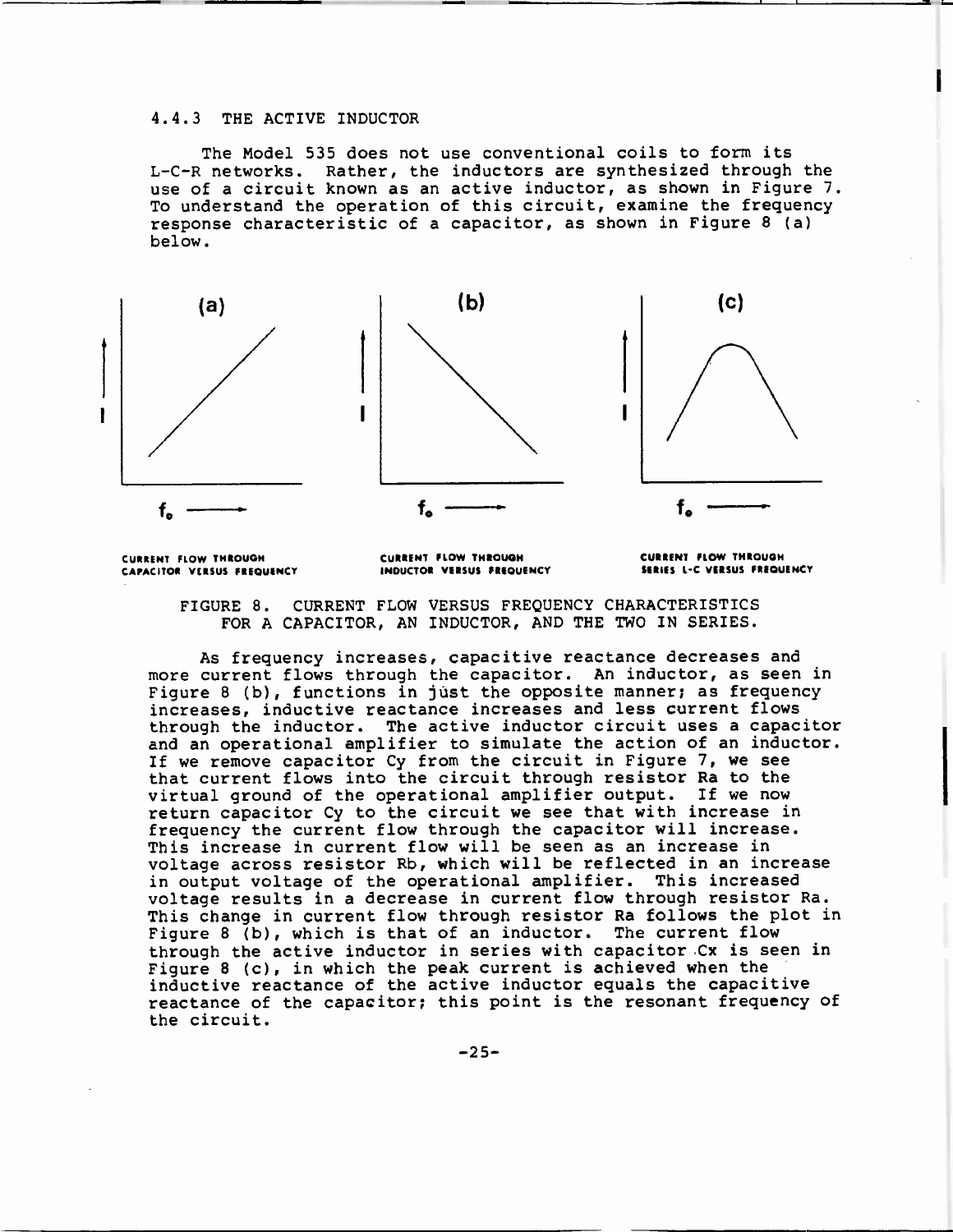## 4.5 OUTPUT AMPLIFIER

IC SA together with transistors Ql and Q2 form the output amplifier driving the transformer T2. The gain of the amplifier is set by the ratio of R54 and R53. The output transformer has <sup>a</sup>gain of 3 dB when terminated with a 600 ohm load.

#### 4.6 OVERLOAD DETECTOR

Under normal signal level conditions, the output of IC 5D is positive due to the negative bias at its inverting input. Thus, the LED is turned OFF. If the signal levels from the input amplifier through diode CR 5, from IC 1B through CR 4, or from the output amplifier through CR 3 exceed the threshold set by the ratio of R48 and R49, the overload detector amplifier changes its output state for approximately 0.1 seconds, and the LED indicates the overload condition.

The pulse -stretching network included in the positive feedback loop of the amplifier ensures that the LED remains ON long enough to be observed, even though the overload may have been caused by a very short duration signal peak.

#### 4.7 POWER SUPPLY

The power supply is bipolar, employing two integrated circuit voltage regulators VR1 and VR2 to provide low -ripple, ±18 volt DC. Additional filter capacitors assure power supply stability and low noise.

The pilot LED is connected across the positive and negative sides of the power supply to indicate power ON condition.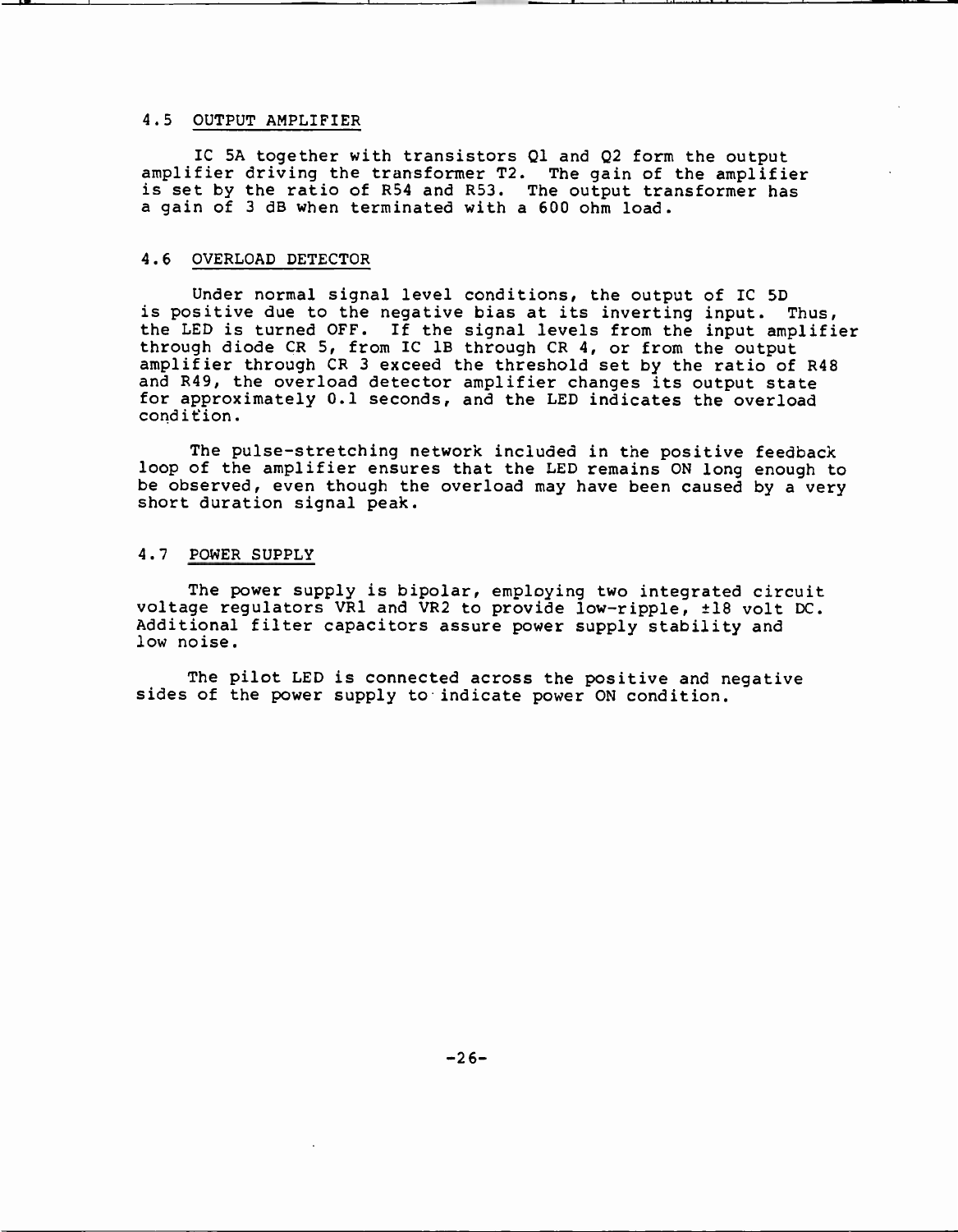#### SECTION V

#### MAINTENANCE

# 5.1 GENERAL

The Model 535 is an all solid-state unit, ruggedly constructed with only the highest quality components. As such, it should provide years of trouble free use with normal care. All parts used are conservatively rated for their application, and workmanship meets the rigid standards you have learned to expect in UREI products.

NO SPECIAL PREVENTIVE MAINTENANCE IS REQUIRED.

#### REPAIRS AND WARRANTY

This product is factory warranted to the original purchaser against defects in material and workmanship for one year after initial purchase. This limited warranty must be activated at the time of purchase by returning the registry portion of the Warranty Card to the factory. Should a malfunction ever occur, the dealer from whom the unit was purchased will be glad to handle return for factory repair. Please call or write to the factory for a Return Authorization Number which must accompany all repairs. For prompt service ship the unit prepaid directly to the factory with the RA Number visible on the shipping label. Be sure it is well packed in <sup>a</sup>sturdy carton, with shock -absorbing material such as foam rubber, styrofoam pellets or "bubble -pack" completely filling the remaining space. Particular attention should be paid to protecting the controls, switches, etc. Tape <sup>a</sup>note to top of the unit describing the malfunction, and instructions for return. We will pay one-way return shipping costs on any in -warranty repair.

Because of specially selected components in this product, field repairs are not authorized during the warranty period, and attempts to perform repairs may invalidate the warranty.

#### 5.3 SERVICE ADJUSTMENTS

These controls have been carefully set at the factory and should not require adjustments except after service work.

#### 5.3.1 COMMON MODE BALANCE

The internal trimpot R1 affects the COMMON MODE BALANCE. If a check or an adjustment is necessary the following procedure should be followed:

> Connect the ± and COM input terminals together and apply an input signal between this connection and the GND terminal (100 Hz, 3 V rms).

> > $-27-$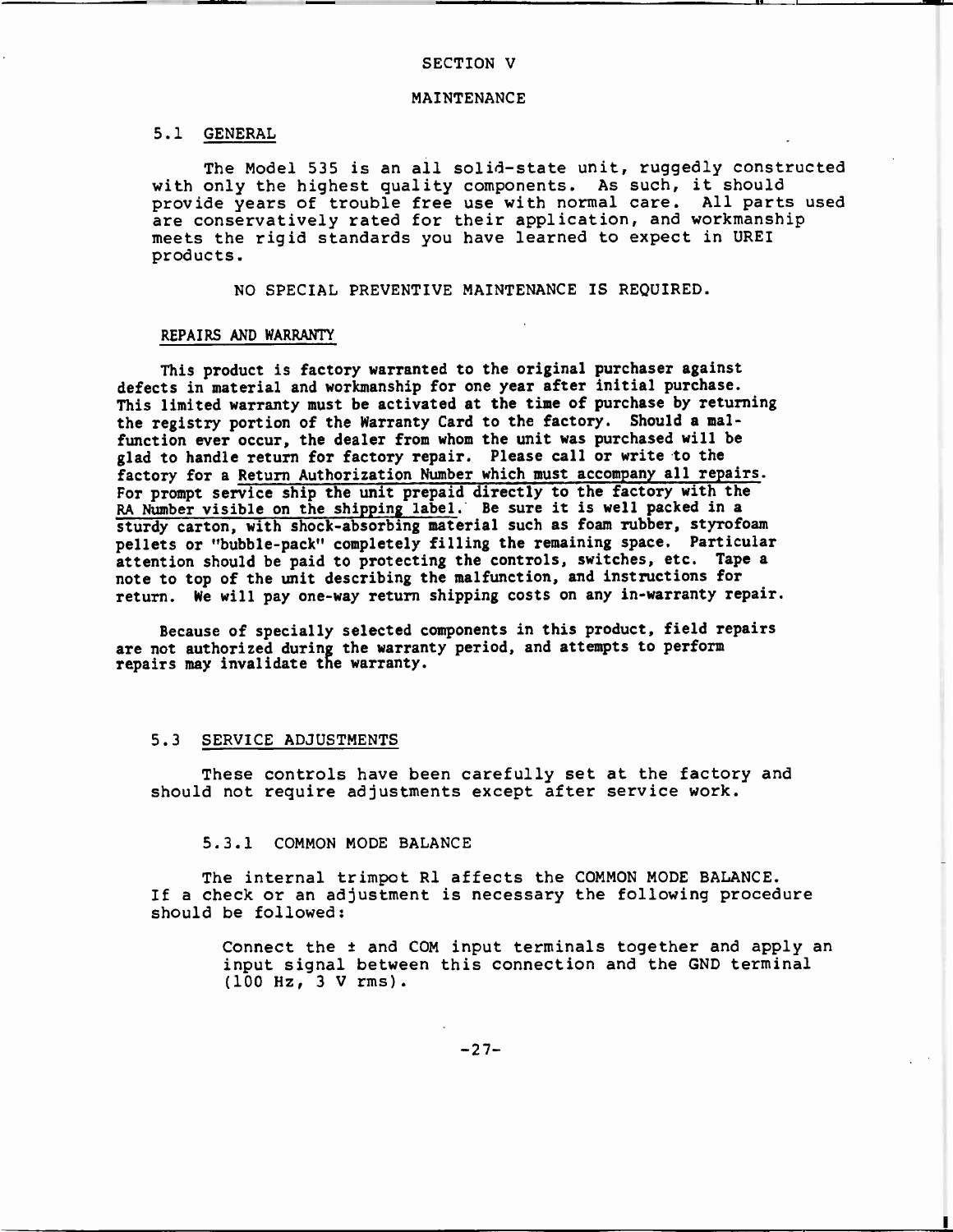With EQ OUT, measure the signal with an AC VTVM or DVM across the output terminals of the Model 535. Adjust the trimpot R1 for a minimum reading, switching the voltmeter to more sensitive ranges as required. It should be possible to obtain a reading below 0.03 volts (40 dB down).

#### 5.3.2. OFFSET ADJUSTMENT

The internal trimpot R7 affects this adjustment. It should only be necessary to change the factory setting if IC i or IC 5 is replaced. The adjustment is correct when the DC output of IC 1C is the same as the offset voltage at the input of IC 5A. No "click" will be generated when the EQ switch is operated, if this adjustment is correct.

NOTE: If the offset control is severely misadjusted, large voltage pulses are generated in the equalizer when the EQ switch is operated. This could overload or damage unprotected equipment which may be connected to the output of the Model 535. UREI cannot be responsible for consequential damages due to misadjustment of this control.

#### PREFERRED METHOD

With no input signal applied, set the EQ switch to the "IN" position. Measure the DC offset voltage of IC 5A (brown wire at the EQ switch) and adjust R7 until the output of IC 1C measures the same value (red wire at the EQ switch). The range of the adjustment is approximately t30 mV.

#### ALTERNATE METHOD

Connect the output terminals of the Model 535 to a high gain amplifier and loudspeaker. With no input signal applied switch the EQ IN and OUT.

Listen to the loudspeakers and adjust R7 for minimum audible "click" while operating the EQ switch.

# 5.4. CLEANING

The front panel of the 535 may be cleaned with a non-abrasive cleanser such as "Formula 409" or "Fantastic" applied with a soft clean cloth. Additional protection of the anodized panel can be afforded through a light application of a spray wax preparation such as "Pledge." Never spray the panel directly, as the cleanser or wax may adversely affect the lubrication of the slide pots.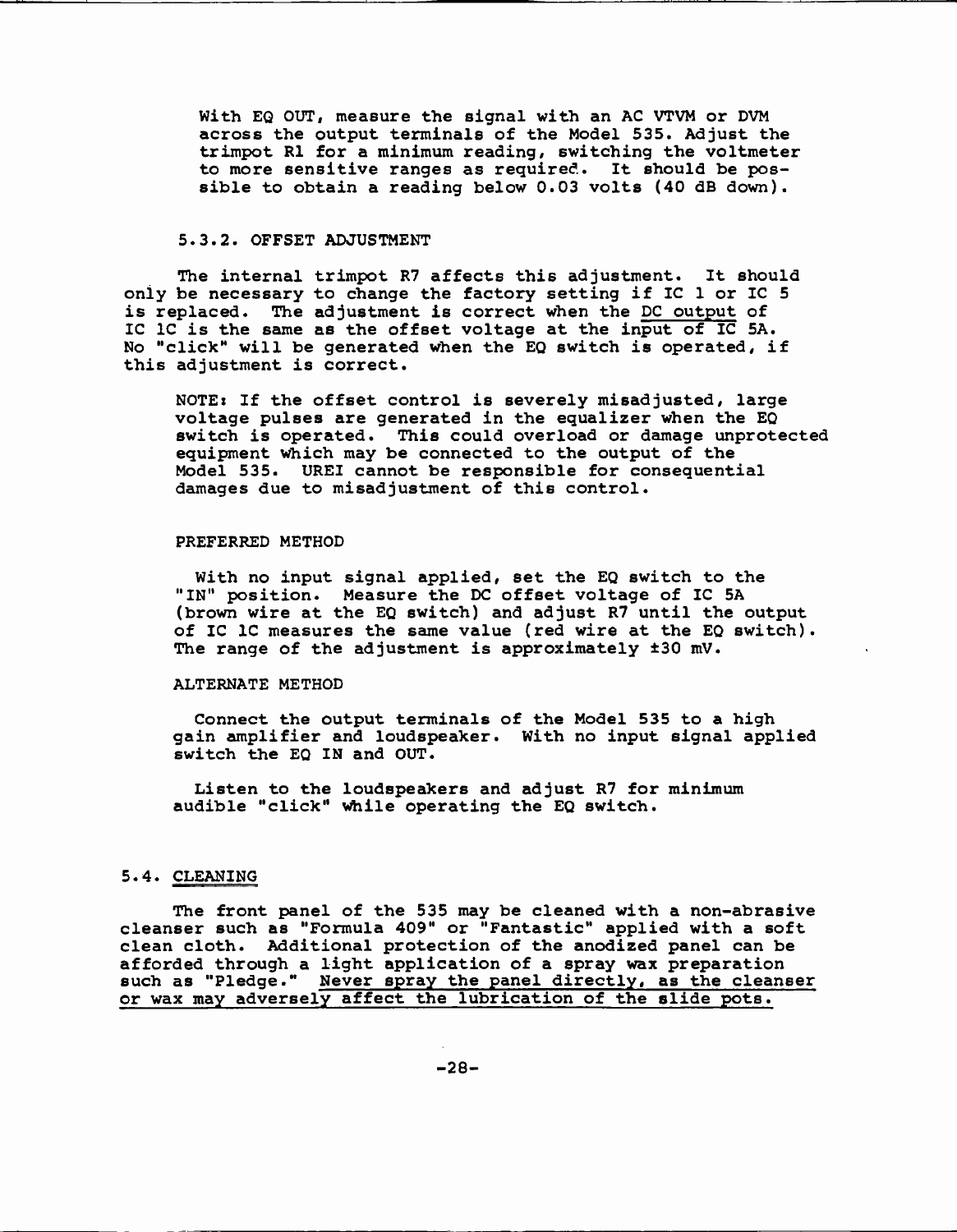### 5.5 ON OP AMPS

The Model 535 Graphic Equalizer makes extensive use of integrated circuit operational amplifiers (IC op amps). During the last several years, much research and development work has been done by the semi-conductor manufacturers to improve their products, and more is anticipated. We expect that better op amps at lower cost will be available as this development work continues. At the time of the design of the Model 535, we anticipated this and have made every effort to design the circuit so that as improved parts become available they may be incorporated into the Model 535 with little, if any, modification. We also realize that occasionally an IC will fail. For this reason, the table below lists a number of different operational amplifiers which will function as direct, pin-for-pin replacements for the op amps in the 535. For one reason or another, they may not function as well as the op amps originally supplied with this unit, but for emergency repairs, if the original types are not available, these will get the instrument back into service.

|  | MODEL OF TYPE MANUFACTURER                          |                                                                                       |
|--|-----------------------------------------------------|---------------------------------------------------------------------------------------|
|  | ORIGINAL HA 4741-5 HARRIS                           |                                                                                       |
|  | REPLACEMENTS HA 4741-5 RAYTHEON<br>RC 4156 RAYTHEON | TL 074 TEXAS INSTRUMENTS<br>TL 084 TEXAS INSTRUMENTS<br>LM 347 NATIONAL SEMICONDUCTOR |

All of the above "replacement" op amps should be considered interim replacements until the correct "original" device can be obtained and substituted.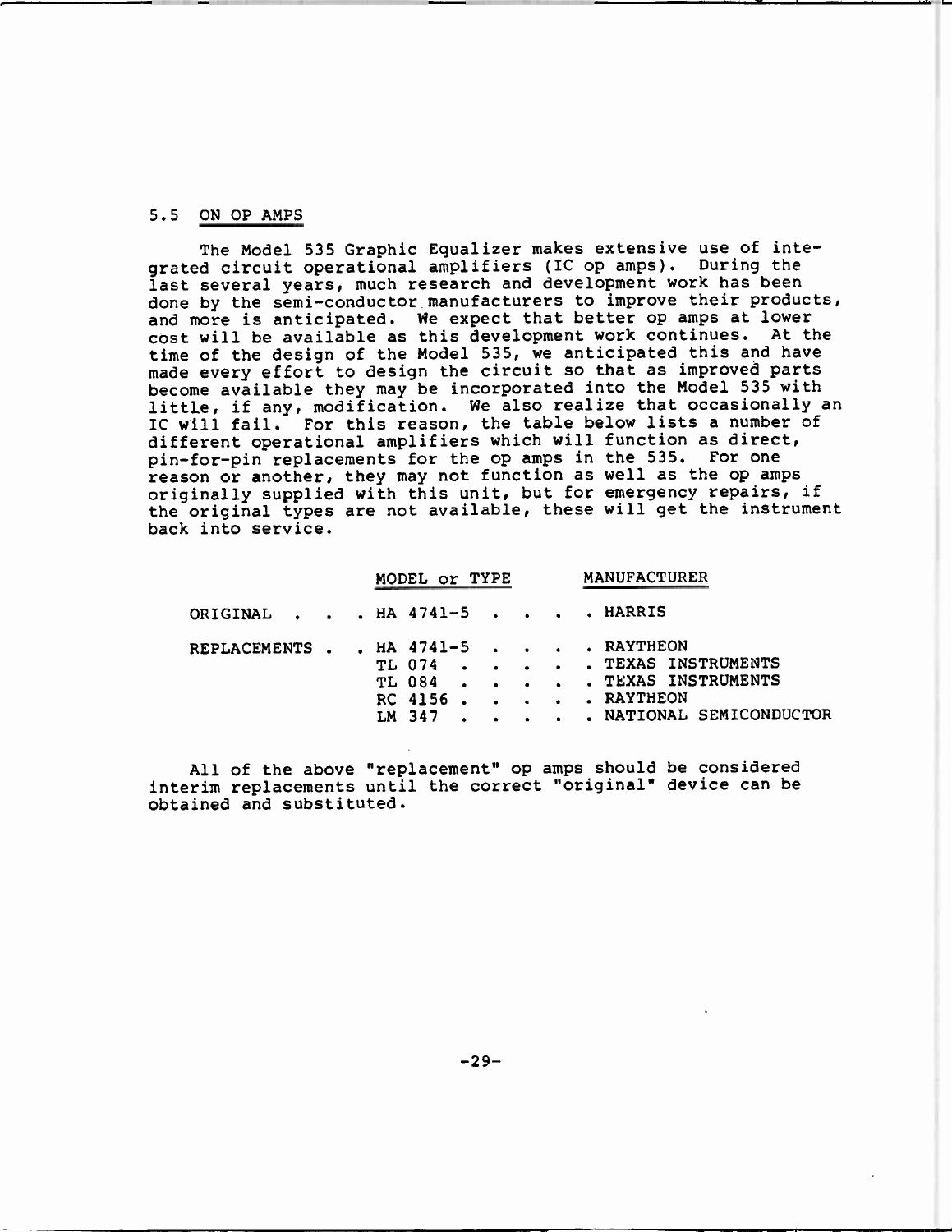